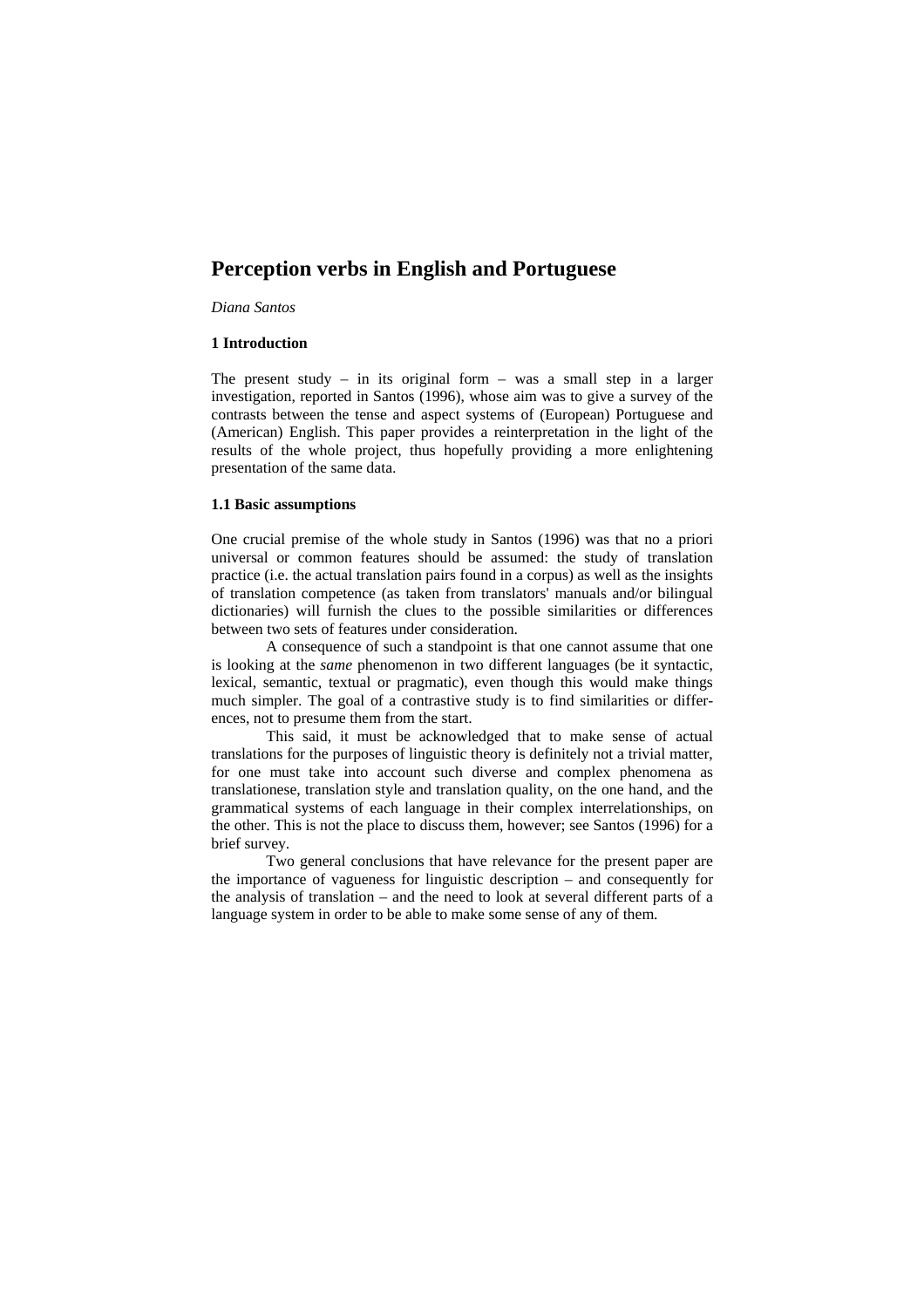### **1.2 Material**

 $\overline{a}$ 

Before I take up perception verbs, let me present the material which was analysed.1 The size of the material is specified in Table 1.

Table 1: Corpus size

|                                     | English to | Portuguese |
|-------------------------------------|------------|------------|
|                                     | Portuguese | to English |
| Number of source language words     | 26,060     | 25,174     |
| Number of target language words     | 23,262     | 27,972     |
| Number of source language sentences | 1,628      | 1,449      |
| Number of target language sentences | 1,861      | 1,459      |
| Number of translation pairs         | 1,602      | 1,446      |
| Number of tensed translations       | 3.744      | 3,318      |

The material analysed was a subset of all translation pairs – namely, all those where a perception verb occurred in either side of the translation process. But – and this is a definite advantage of corpus studies  $-$  I could examine other translation pairs to dismiss or confirm an hypothesis; to some degree, and to the extent that the other studies contributed to my understanding of the grammatical devices which were involved in the particular translation pairs, one could say that every translation pair in the corpus contributed an infinitesimal part to the whole analysis. This is still more the case for the present paper, which gave me the opportunity to present an interpretation in the light of the entire study. In other words, what I will say about the particular translation pairs here is not only the result of observing them, but of observing the whole corpus (and more) as regards tense, aspect, and modality.

It may be appropriate to mention that I am aware that  $-$  according to some definitions, at least – my empirical material does not constitute a corpus. This is something which I do not see as very relevant, however: It is undeniable that the material allowed for many findings at the level of both individual grammar and cross-linguistic comparison, despite its smallish size and unbalanced constitution; furthermore, I did not bias the material in order to make any point. Rather, I ended up making many points about which I did not have the faintest idea beforehand.

<sup>&</sup>lt;sup>1</sup> The source of the English to Portuguese examples is *The Pearl*, by John Steinbeck, Bantam Books, 1975 (first edition, 1945), translated into (European) Portuguese by Mário Dionísio as: John Steinbeck, *A Pérola*, Publicações Europa-América, 1977. The source of the Portuguese to English examples is a selection of Portuguese short stories by Jorge de Sena: Jorge de Sena, *Antigas e Novas Andanças do Demónio*, Edições 70, 5<sup>a</sup> edição, 1984 (first edition, 1978), translated into (American) English as: Jorge de Sena, *By the Rivers of Babylon and Other Stories*, edited and with a preface by Daphne Patai, Rutgers University Press, 1989.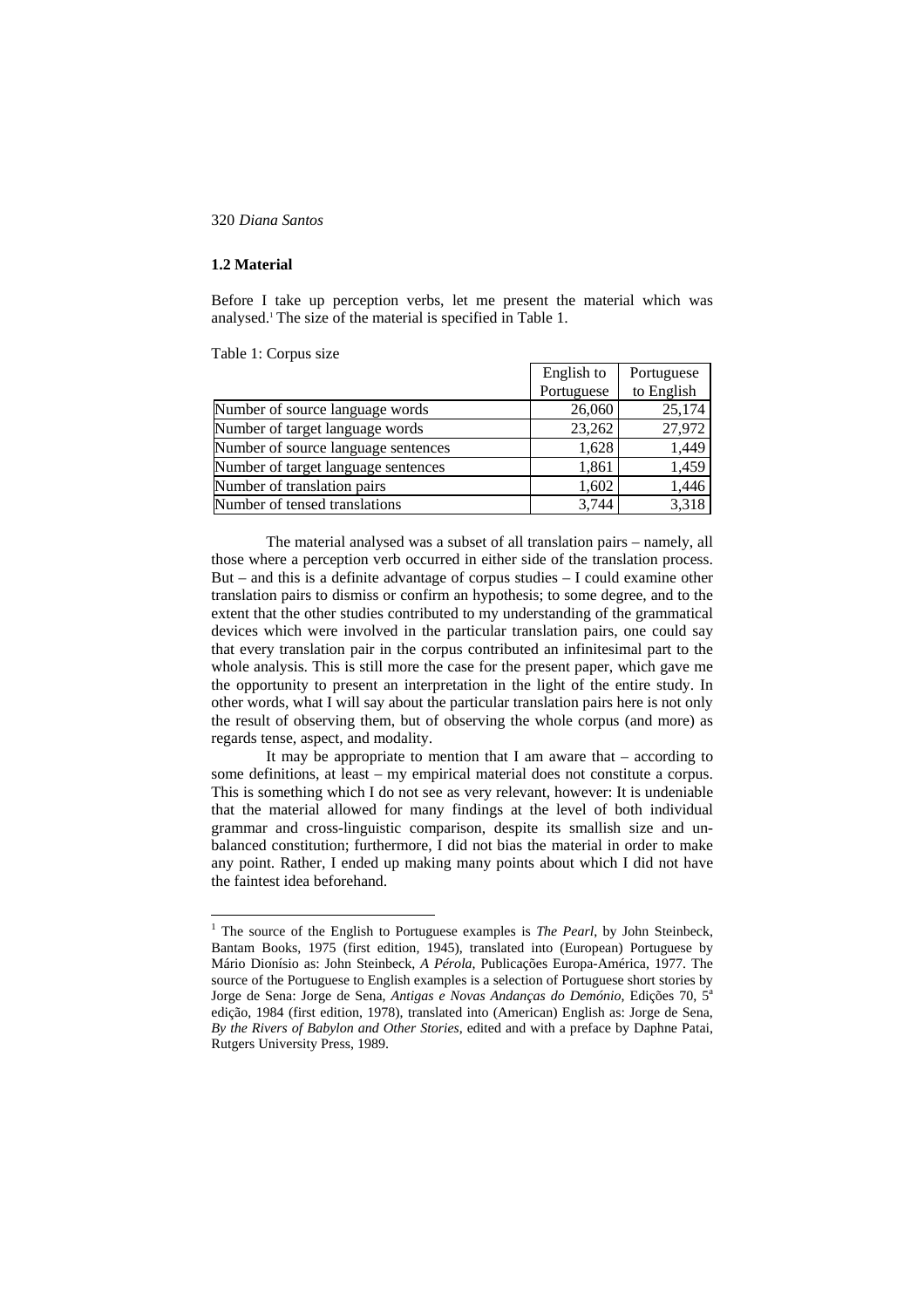I consequently see my work as relevant for corpus studies, perhaps because (as others have hinted) in-depth analyses compensate for the lack of statistical representativeness. Nevertheless, I agree that more data is always welcome.

It should also be noted that all studies based on this corpus, with the exception of the present one, concerned grammatical features (whose density in a text is much higher than that of lexical items). The reasons for studying a class of (very few) verbs are therefore interesting in their own right.

#### **1.3 Why study perception verbs?**

Given the small size of the material, and that the overall goal of the study was a contrastive study of grammar, it is perhaps not obvious why one would focus on this class in such a context. There is, however, motivation to look more closely at these verbs from several independent sources:

1. While performing clause alignment, I noted that verbs expressing perception were frequently discarded or added by the translator. (Interestingly, this seems to be the case in other language pairs, too, since Øverås (1996: 86) also presents such examples for the pair Norwegian-English.)

2. While studying the translation of Imperfeito into English, a correlation of the English modal *could* with imperfective aspect in connection with perception verbs suggested itself (more precisely, it seemed that Portuguese perception verbs in Imperfeito were translated by *could*, while those in Perfeito tended to be translated by the simple past).

These two observations might not be enough, were it not the case that

3. Perception verbs are rather frequent in the two languages<sup>2</sup> (thus allowing for more than a handful of examples).

4. Their aspectual classification has been a much discussed puzzle in the tense and aspect literature (and will be shortly taken up below).

5. Perspective is closely related to perception, even though not necessarily explicitly, and perspective is not only one of the major narrative devices of contemporary fiction but is closely related to aspect as well, as e.g. Canepeel (1989) has shown.

6. Perception is of great philosophical and linguistic importance, which is a fact hard to overlook. See Miller and Johnson-Laird (1976) for a comprehensive overview.

 2 According to Hofland & Johansson's (1982) published frequency distributions, *see* + *saw* occur 1,543/683 times in the LOB and the Brown Corpus respectively, *feel* + *felt* 599/573 times, and *hear* + *heard* 387/400 times. Likewise, in the survey of spoken Portuguese conducted in the 70's (PF 1984/1987) resulting in a corpus of 700,000 words, *ver* was the 13th most frequent verb (2,385 occurrences), *sentir* the 41st (441 occurrences), and *ouvir* the 53rd (290 occurrences).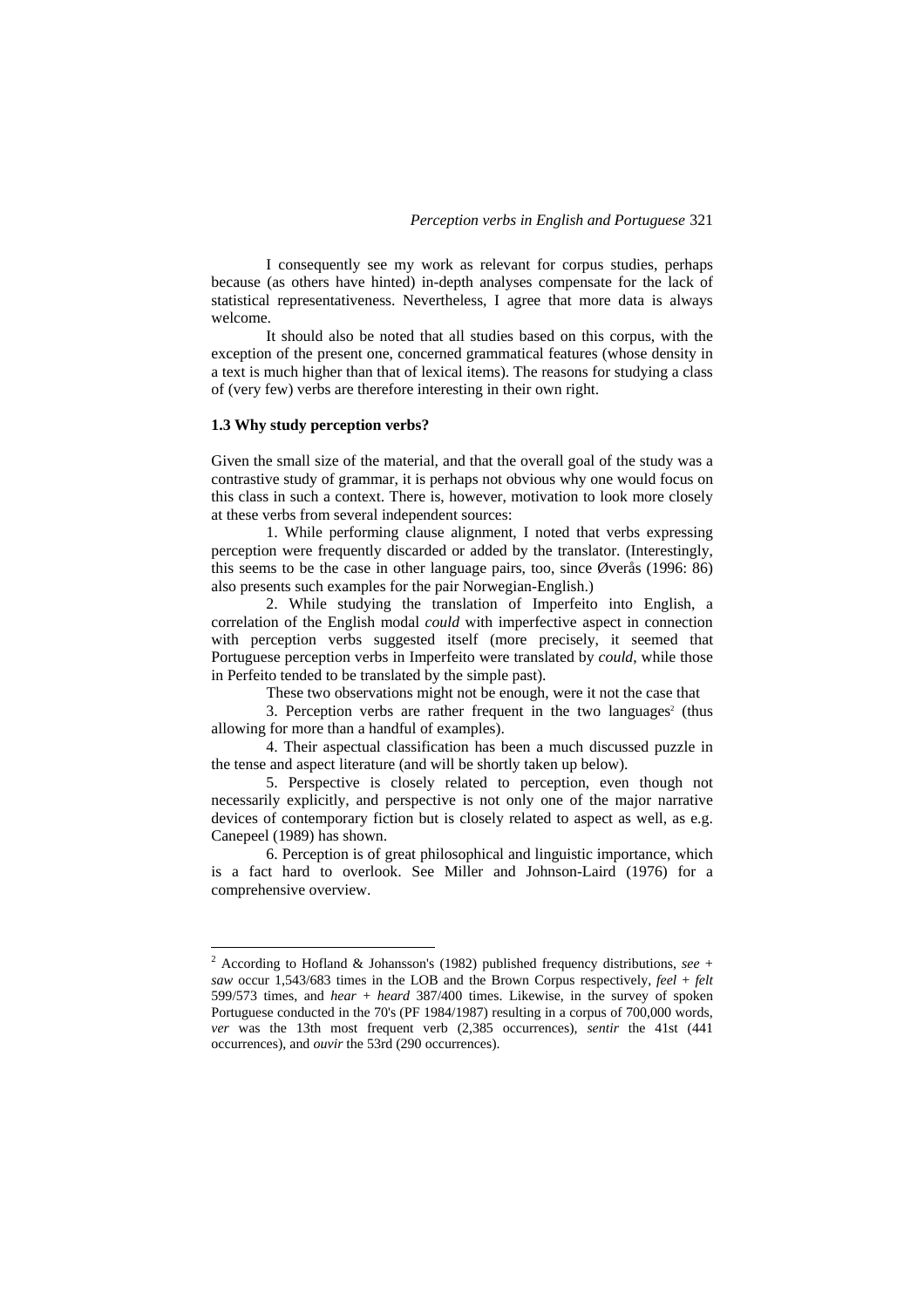$\overline{a}$ 

# **1.4 The structure of this paper**

In Section 2, I will briefly present perception verbs in the two languages, discussing some of their properties from a monolingual point of view. In Section 3, I describe the particular studies performed and the results obtained, with reference to a number of translation pairs. Finally, in Section 4 I discuss possible conclusions in the light of the longer investigation.

# **2 Perception verbs and their properties**

The semantic domain of perception is certainly not only semantic. Rather, it constitutes a clear linguistic subsystem, as my monolingual descriptions will show. In addition, approaches as diverse as Schank's conceptual dependency theory (Schank and Rieger 1974), WordNet (Fellbaum 1993), and traditional grammars such as Quirk et al. (1972) have all treated this group as primary.

The label 'perception verbs' is, however, too broad a cover term: In fact, it includes up to 200 lexemes in Fellbaum (1993), and is divided differently by Levin (1993) and Quirk et al.  $(1972)$ .<sup>3</sup> In this case, the best way is simply to list the few verbs I am considering here, leaving aside the task of finding the right and exclusive definition: see, hear, feel, smell, watch, and listen in English;<sup>4</sup> and *ver*, *ouvir*, *sentir* in Portuguese (one might trivially add *cheirar*, of which there were no occurrences in the corpus). In some cases I also considered the standard translations of *watch* and *listen*, namely *observar* and *escutar*, in order not to bias the comparison, but it should be noted that these Portuguese verbs have a somewhat different grammatical behaviour.

Very briefly, perception verbs have rather complex properties, some of which will be taken up below: in English, they accept NP objects, VP objects (-*ing* or bare form),<sup>5</sup> and objects in the form of *that*-clauses; they do not accept the progressive; their simple past forms are (to some degree) equivalent to *could* + infinitive. They seem to pattern with verbs of thought like *remember* and *recall*, which could be regarded as expressing a sort of delayed perception (to

<sup>3</sup> Levin (1993: 185-188) divides English 'verbs of perception' into *See* verbs, *Sight* verbs, *Peer* verbs, and stimulus subject perception verbs. While Quirk et al. (1972) call them 'verbs of inert perception and cognition', a subset of 'stative verbs', Palmer (1965) refers to 'verbs referring to sensations', a subtype of 'private verbs'. 4

One might question the choice of this set: why not *look*, for example, as well? Tobin (1993), for example, argues that *look* and *see* form a minimal pair, with the former marked for result. However, *look* does not feature the same grammatical properties as the other members of the group, which is a good argument not to have included it in the first place.<br><sup>5</sup> E<sub>or</sub>

For my purposes here, it is not relevant whether 'VP objects' is the right syntactic description, or whether these structures should rather be analysed in some other way. I stick to the term 'VP object' as a matter of convenience.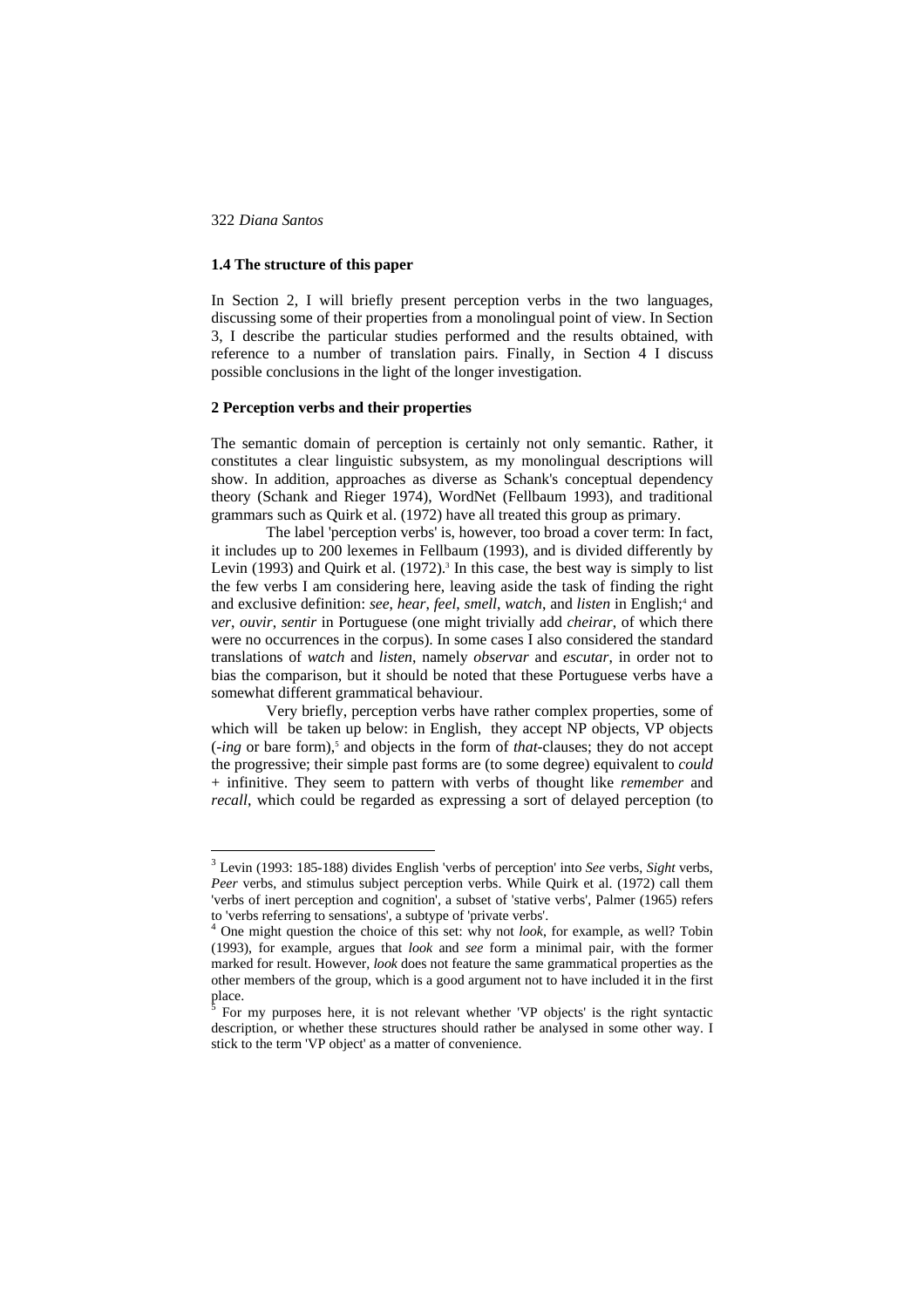use a computer metaphor, you store things in memory and you fetch them again later). For other syntactic properties, see Rogers (1971).

In Portuguese, perception verbs are also syntactically complex, but most of their properties do not mirror those of the English class. They do not pattern with the corresponding thought verbs in Portuguese; they do not feature any special behaviour with respect to modals; and they are quite at ease in the progressive. They do accept objects in the form of NPs, *que*-clauses, gerund and bare infinitive VPs, and  $a$ +infinitive VPs.<sup>6</sup> In fact, we could subscribe to Lipinska-Grzegorek's (1977: 9) observation, in the context of her Polish-English contrastive studies, that 'many similarities within this class [Polish verbs of physical perception] are analogical to the similarities within the class of English verbs of perception, although there is rarely a one-to-one correspondence between these similarities'.

As regards some of the properties of these verbs, there is, in fact, little consensus in the literature. For example, we commonly read that English perception verbs 'are often odd in the progressive, unless they receive a special interpretation' (Levin, 1993: 186). In fact, some writers are categorical: Leech (1971: 20) states that these verbs are 'straightforward cases of verbs inimical to the Progressive Aspect'; others, on the contrary, discuss the phenomenon as if it were a common occurrence. The present study does not bear on this issue, however, since only two examples of the progressive were found in the material, and only in translated English.

More relevant are claims about *could* usage and aspectual character, which are far from settled, as the following overview shows. Leech (1971: 20) says that 'The difference between the variant constructions with and without *could* is that the *could* form denotes a state, whereas the Simple Past form denotes an event'. This is quite at odds with the situation in my own material, as the next section will make clear. A more common statement is expressed by Palmer, who states that '*can* is regularly used with verbs of sensation, without adding anything not implied by the simple verb' (Palmer, 1965: 118). Here too, things are not that simple, as can be seen in Vendler's discussion of seeing. Not only does Vendler explicitly claim that *see* has two different aspectual profiles, namely, '"seeing" [the "spotting" sense of seeing] is an achievement initiating the generic state of seeing' (Vendler, 1967: 118), but also that, **in the stative sense**, *hear* and *can hear* are interchangeable. Later, in his monograph on English modals, Palmer (1979) makes the distinction between *could* expressing 'private perception' and other uses of *could*, explicitly recognizing that 'with

 6 Of course, this comparison does not establish that perception verbs do behave in fundamentally different ways in the two languages. It might, for example, be argued that it is the behaviour of the modals, and of the progressive, that is quite different in English and Portuguese, not the perception verbs themselves. My standpoint is that the systems as a whole hang together, so that the two languages differ in their entirety. This has consequences for the description of perception in the two languages. It does not make much sense to select a particular grammar module as the responsible one.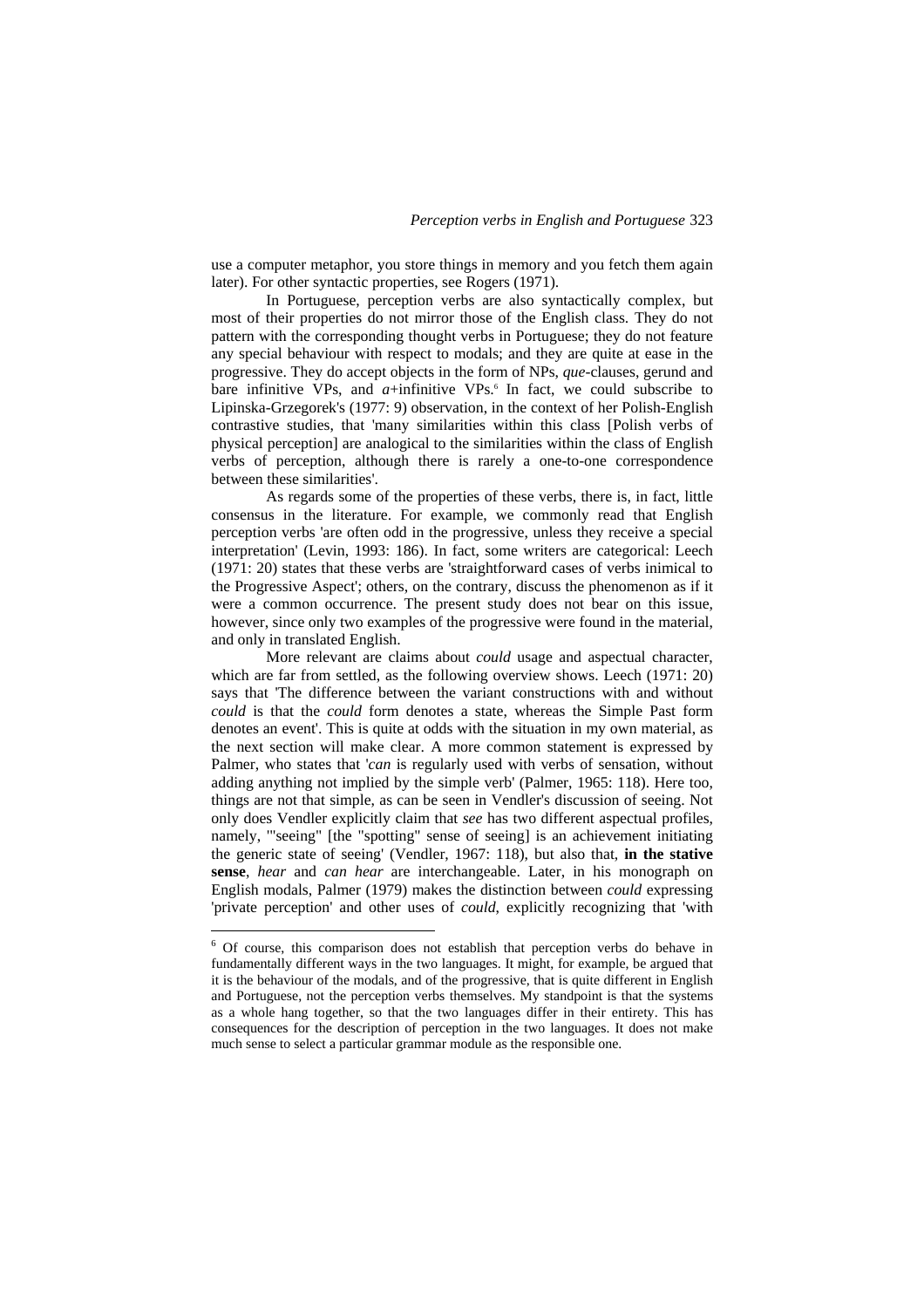neither of these examples is it possible to replace *can see* with *see*; the first indicates ability, the second possibility' (Palmer, 1979: 74). An alternative to basing the description on the polysemy of the modal is to focus rather on the polysemous character of perception verbs themselves, which is pursued by Rogers (1971) in his proposal of three kinds of perception verbs in English (cognitive, active, and descriptive). He contends that 'the cognitive forms are syntactically stative [...] whereas the active forms are non-stative' (Rogers, 1971: 206). Still other ways of looking at this situation are possible: Miller and Johnson-Laird (1976: 606), for example, contend that *could* expresses 'observational success' and that its 'stative quality is borrowed in order to express duration'.

## **3 The empirical studies**

I begin by briefly summarizing the studies described in Chapter 11 of Santos (1996), and then continue by providing a deeper analysis in the light of the knowledge gained from the overall study.

# **3.1 The translation of Portuguese perception verbs**

First, I examined every translation of Portuguese perception verbs in Imperfeito or Perfeito, and investigated whether the rule 'Imperfeito gets translated by *could*, Perfeito by the simple past' stood up to scrutiny. (A possible *a priori* justification for such a rule would be something along the following lines: 'Imperfeito is generally stative in character, and so is *could*, while Perfeito is unmarked with events, like the simple past'.) Table 2 shows the raw results.

Even though at first sight no sign of such can be seen, I managed to salvage (a more specific version of) the hypothesis with two important provisos and a strategic division of data. I proceed by describing how; then, I present a considerably simpler alternative description.

| ver    | 37 | 20 Perfeito   | 14 simple past, 3 <i>could</i> , 2 present perfect, 1 past<br>participle |  |  |  |  |
|--------|----|---------------|--------------------------------------------------------------------------|--|--|--|--|
|        |    | 17 Imperfeito | 9 simple past, 5 could, 1 in sight, 1 visible, 1<br>pluperfect           |  |  |  |  |
| ouvir  | 19 | 14 Perfeito   | 12 simple past, 1 <i>could</i> , 1 present perfect                       |  |  |  |  |
|        |    | 5 Imperfeito  | 3 simple past, 1 <i>could</i> , 1 past progressive                       |  |  |  |  |
| sentir | 20 | 10 Perfeito   | 9 simple past, 1 present perfect                                         |  |  |  |  |
|        |    | 10 Imperfeito | 9 simple past, 1 <i>could</i>                                            |  |  |  |  |

Table 2: The translation of Portuguese perception verbs in the past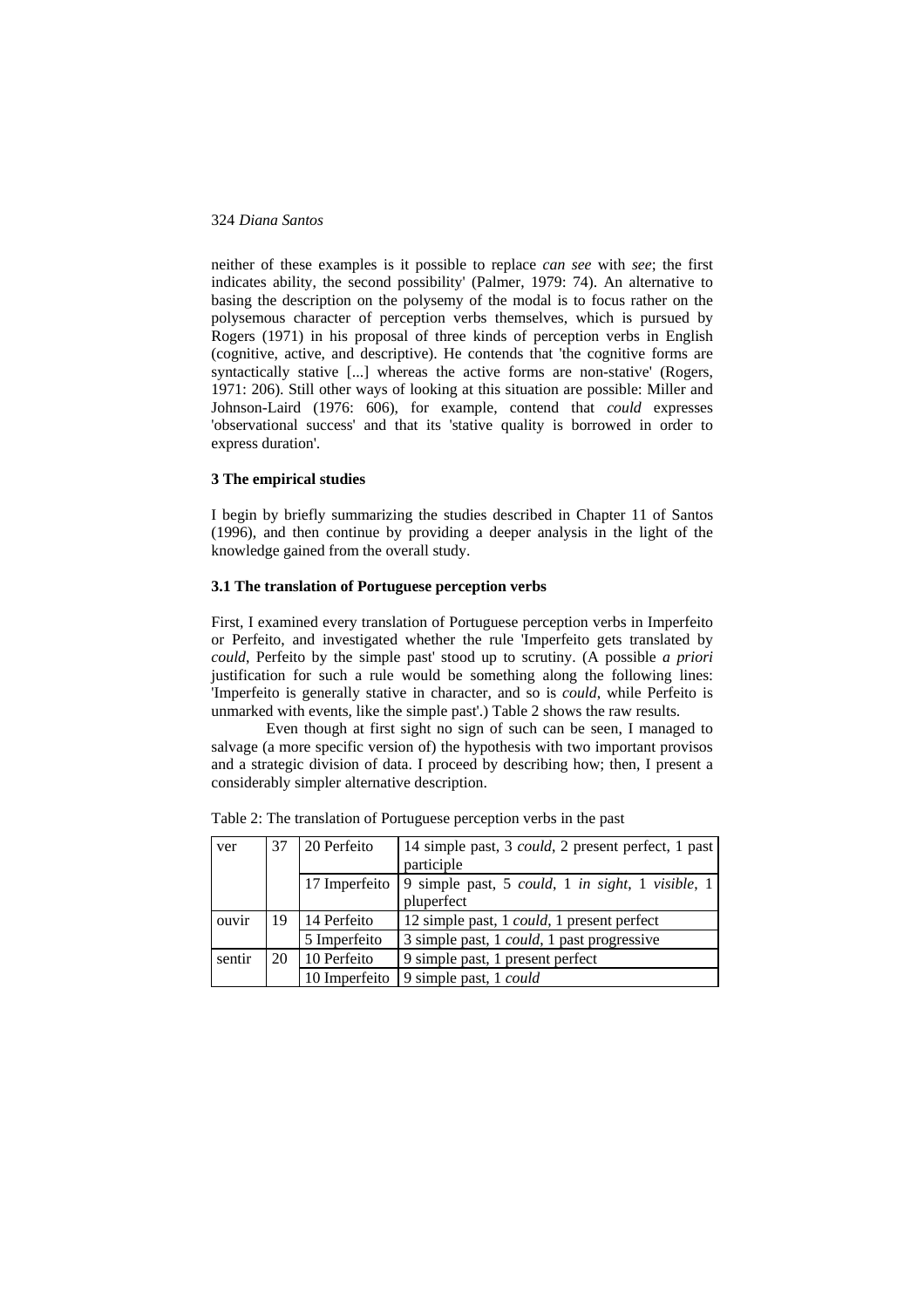First, I noted that habitual Imperfeitos never got *could*, as the following examples show:<sup>7</sup>

- (1) receosa dos seus olhos de alma penetrantes que *viam* o fundo das coisas fearful of his penetrating soulful eyes that *saw* into the depths of things Lit.: afraid of his penetrating eyes of soul which could see the bottom of things
- (2) todos os escriturários se abstinham de o interromper, quando o *viam* curvado sobre a secretária all the clerks avoided interrupting him when they *saw* him bent over his desk. Lit.: all clerks avoided interrupting him, when they saw him bent over the desk
- (3) Ele, que *via* almas de brâmanes passarem a cães, He, who *had seen* Brahmins' souls become dogs' Lit.: He, who saw Brahmins' souls turn to dogs

Second, I made the observation that negation in English reverses markedness, i.e. *couldn't* is less marked than *didn't* because it does not presuppose that there is something to be perceived. Cf. (4) and (5):

(4) Não *viu* o sujeito He *could*n't *see* the man. Lit.: He did not see the fellow

 $\overline{a}$ 

(5) Marco Semprónio não o *viu* sair. Marcus Sempronius *did* not *see* him leave. Lit.: Marco Semprónio did not see him leave

Consequently, negated verbs of perception in Perfeito would get *couldn't* instead of the simple past.

Finally – and crucially –, I separated out the cases of  $VP$  objects as subject to different rules. The final rule suggested was that Imperfeito of a single situation should be translated by *could* and Perfeito by the simple past.

Only three examples did not follow this pattern, and they were explained as not featuring a perfect translation:

 $<sup>7</sup>$  In this paper *Lit.* is to be interpreted as follows: a more literal translation in the</sup> Portuguese to English examples (examples 1-14 and 50), a back-translation in the English to Portuguese examples (examples 15-49, 51-52). On the problems of making these examples available to non-Portuguese-speaking readers, see Santos (1996: 1.6).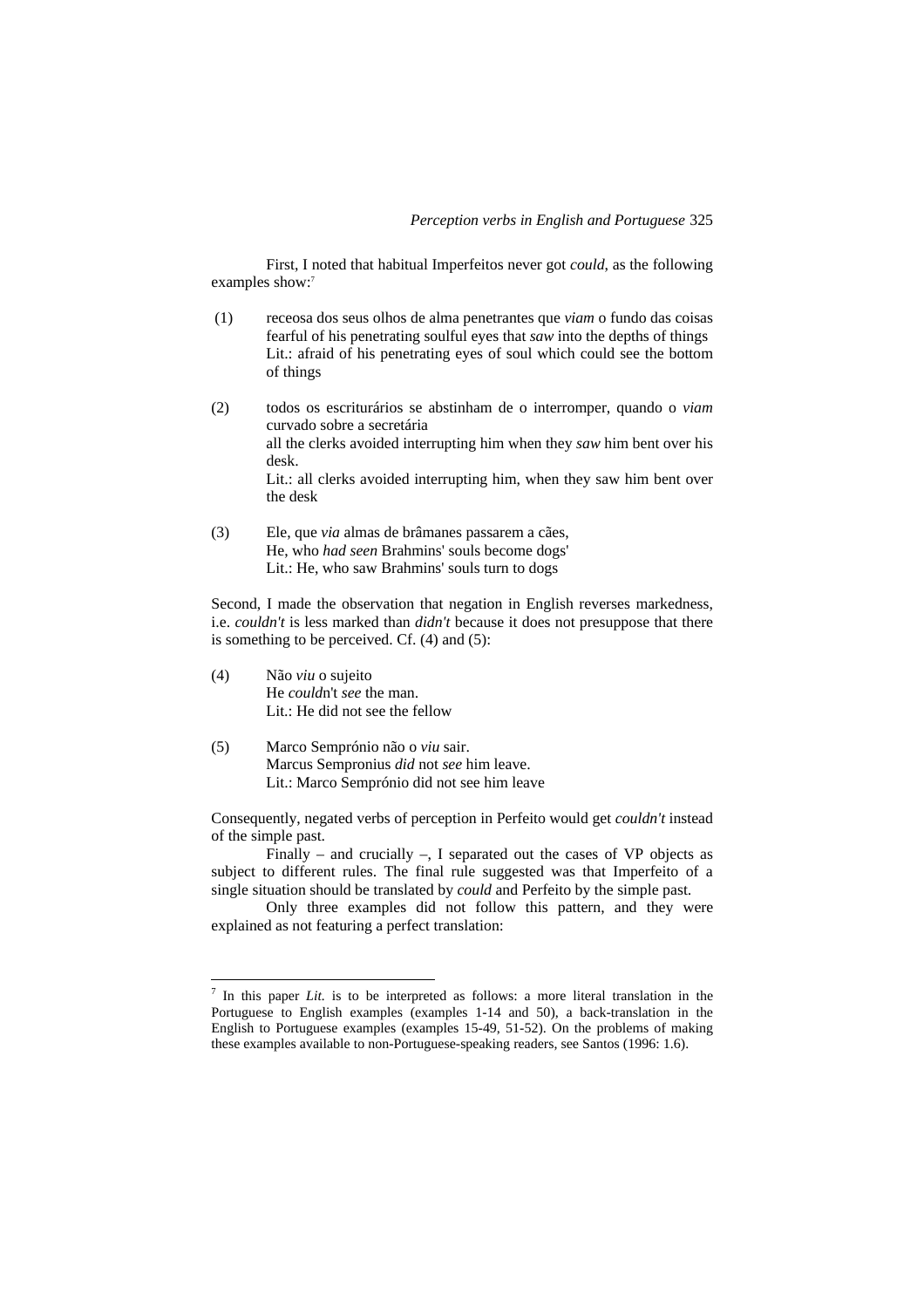(6) um silêncio se demorou na biblioteca, durante o qual se *ouviram*, abafados, no crepúsculo que punha sombras pelos cantos, os ruídos domésticos da 'vila'. in the library there lingered a silence through which *could be heard* [...] the muffled sounds of domestic life in the villa. Lit.: and a silence lasted in the library, during which were heard, muffled, in the crepuscule which put shadows in all corners, the domestic sounds of the villa

In the case of (6), where Perfeito is translated by *could*, I suggested that there was translation loss because 'Portuguese advances the narrative with the perception of the sounds, while English describes it, erroneously, in my view, as a background property'.

- (7) Já *via* o quarteirão por detrás do qual repousava o Castanheira now he *saw* the section behind which Castanheira lay Lit.: He could already see the quarter behind which rested Castanheira
- (8) lançou-se para o portão, que *via* lá ao fundo raced for the gate which he *saw* at the back Lit.: he aimed at the gate, which he could see there far away

As regards (7) and (8), where Imperfeito is translated by the simple past, I argued that the English rendering of (7) 'omits, or at most leaves implicit, the fact that the situation continues,' while the English translation of (8) 'allows for the interpretation that the race was a consequence of an achievement of seeing, an interpretation which is not allowed by the original'.

I then examined the cases of VP objects, which were considered a separate case. They always seemed to be translated by the simple past, except when the perception was difficult, as the following examples show:

- (9) Da plataforma, ainda *viu* o sujeito voltar para trás, e, com as malditas flores, perder-se no meio das pessoas From the platform, he *could* still *see* the fellow turn around and disappear with the damned flowers into the crowd. Lit.: From the platform, he still saw the fellow go back, and, with the damned flowers, get lost among the crowd
- (10) já só lhe *viu* as plantas dos pés, que, claras, saltavam ao longe, fugindo. he *could* already just *make out* the light-colored soles of feet leaping in the distance Lit.: he saw but the foot soles, which, light-coloured, jumped far away, escaping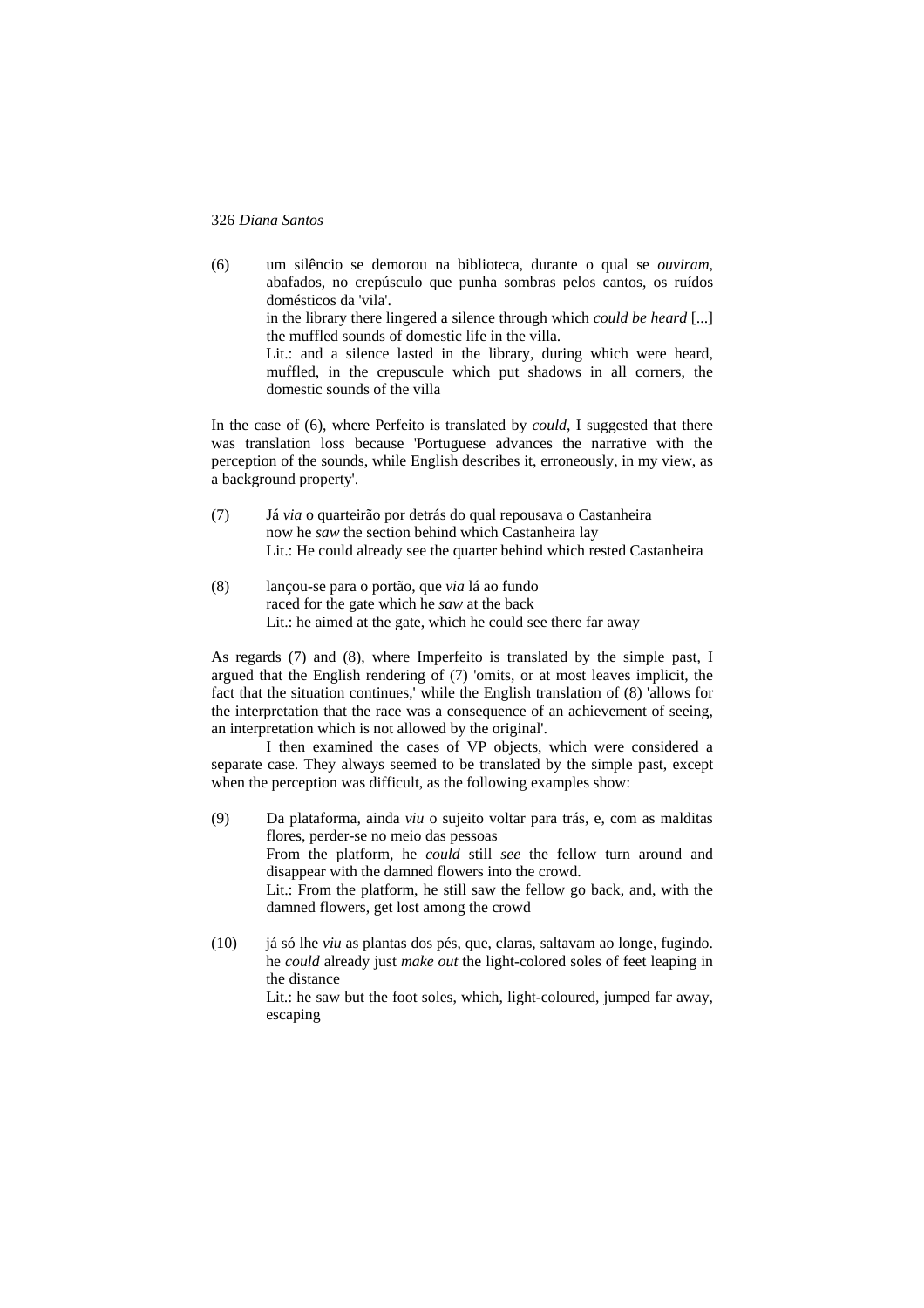This was the analysis presented in Chapter 11 of Santos (1996).

Now, if one chooses not to distinguish between the cases by the type of object – a data-driven, but relatively arbitrary, decision – one could arrange the same data and arrive at quite a different set of generalizations. One could claim that when the Portuguese text describes visual (auditory, etc.) properties, and not perception events – the property tense par excellence in Portuguese is Imperfeito –, the proper translation includes *could*:

- (11) Quase se não *viam* um ao outro They *could* barely *see* each other Lit.: Almost they did not see each other
- (12) uma noite cerrada em que nada se *via* an overcast night in which nothing *could be seen* Lit.: a dark night in which nothing was visible
- (13) nada mais *sentia* he *could feel* nothing else Lit.: nothing else he felt
- (14) pelo fogo de que, da sua árvore, ele só *via* o fumo by the fire of which, from his tree, he *could see* only the smoke Lit.: by the fire of which, from his tree, he saw only the smoke

Alternatively, the following independent criterion yields adequate coverage of all examples in the corpus: if the Portuguese sentence describes a perception situation under difficult conditions, the English translation emphasizes difficulty by employing *could*. This covers examples (9) and (10), and, interestingly, the cases classified just above, (11)-(14), which describe perception properties, and which also fall under the label of difficult perception.

If these translation norms are correct, one would expect that the property-motivated *could* would correlate with Imperfeito, while the other *could*  would correlate with a non-linguistic measure of 'difficulty'.<sup>8</sup>

#### **3.2 The translation of English perception verbs**

 $\overline{a}$ 

In parallel, I observed the translation of English perception verbs into Portuguese, to see whether the regularity that *could* would be rendered by

<sup>&</sup>lt;sup>8</sup> It should be noted that, while the 'property sense' and 'difficulty' are obviously independent, speakers will most of the time describe properties of situations of perception precisely when perception is difficult, and so, in practice, the two 'reasons' for choosing *could* concur more often than not.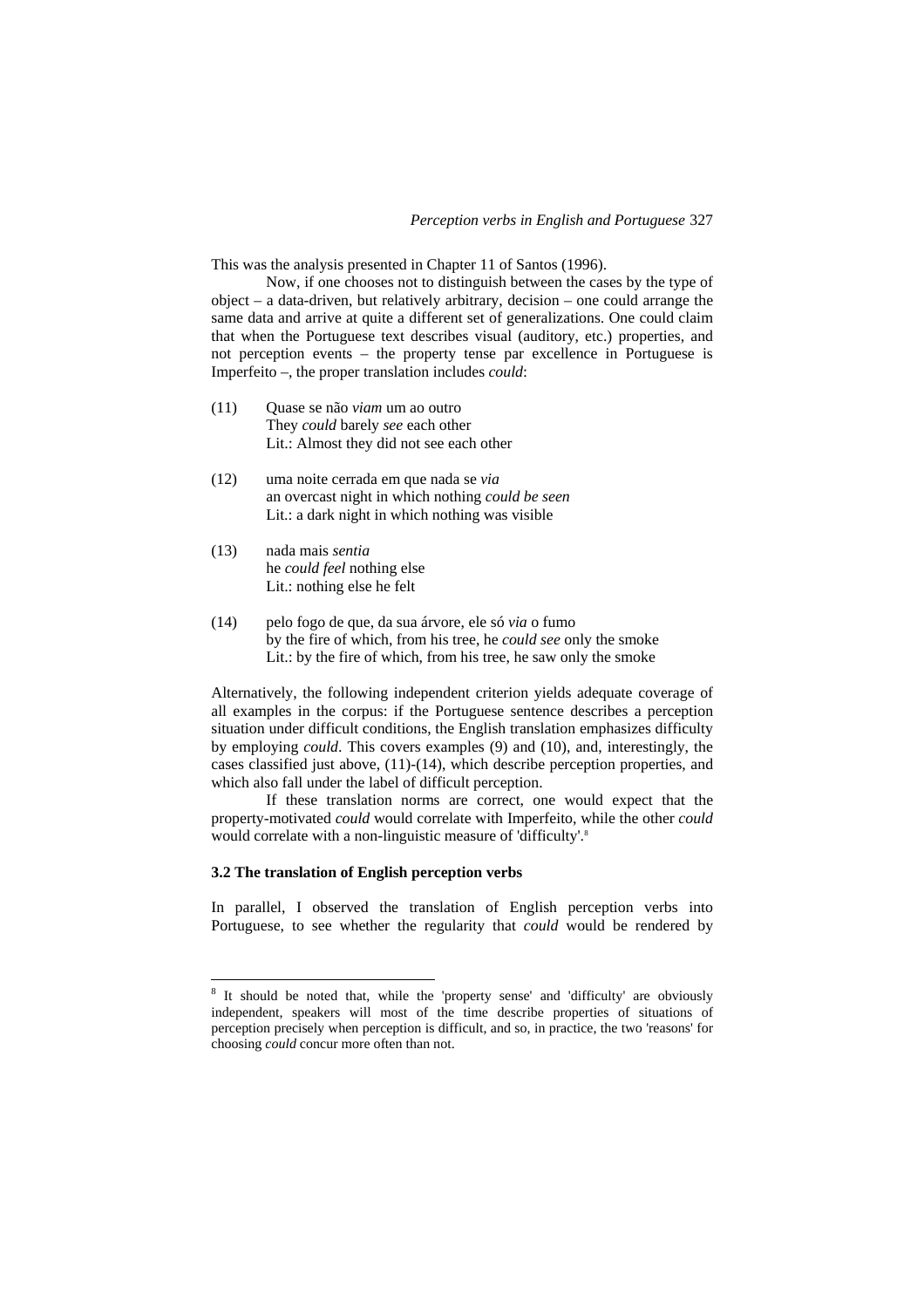Imperfeito, and the simple past by Perfeito, could be corroborated – and further explained.

Table 3 displays a quantitative survey of the data. Before discussing it in detail, I should note that there is a much higher number of perception verbs (188 versus 80), as well as a higher proportion of VP objects (27,6% versus 17,5%) in the English material as compared with the Portuguese material, which should not be dismissed as simply due to chance.

| see   | 89 | 31 could          | 11 Perfeito, 11 Imperfeito, 3 pôde, 2        |  |  |  |  |
|-------|----|-------------------|----------------------------------------------|--|--|--|--|
|       |    |                   | Condicional, 1 pudesse, 3 other              |  |  |  |  |
|       |    | 58 saw            | 40 Perfeito, 10 Imperfeito, 3 Infinitivo, 1  |  |  |  |  |
|       |    |                   | Mais que Perfeito, 4 other                   |  |  |  |  |
| hear  | 43 | $11$ could        | 5 Imperfeito, 2 Perfeito, 2 Gerúndio, 1      |  |  |  |  |
|       |    |                   | Imperfeito do Conjuntivo, 1 ficou a ger      |  |  |  |  |
|       |    | 27 heard          | 12 Imperfeito, 13 Perfeito, 1 começou a ger, |  |  |  |  |
|       |    |                   | 1 Mais que Perfeito                          |  |  |  |  |
|       |    | 5 present perfect | 5 Perfeito                                   |  |  |  |  |
| feel  | 24 | 7 could           | 3 Perfeito, 3 Imperfeito, 1 other            |  |  |  |  |
|       |    | $17$ felt         | 10 Perfeito, 5 Imperfeito, 2 other           |  |  |  |  |
| smell | 5  | 3 could           | 2 Perf, 1 Imp                                |  |  |  |  |
|       |    | 2 smelled         | 1 Perf, 1 Imp                                |  |  |  |  |

Table 3: The translation of English perception verbs in the past

A number of observations can be made:

**A**. There was a small number of cases of unattended (or rather, unavoidable) perception with *could*, which were rendered by Imperfeito as an extended background event:

- (15) He *could hear* the pat of the corn cakes *ouvia* o chiar dos bolos de milho Lit.: he heard the sizzle of the corn cakes
- (16) And he *could smell* the sharp odor of exposed kelp from the receding tide. *Sentia* o cheiro penetrante das algas que a maré vazia deixava na areia. Lit.: He felt the sharp smell of seaweed which the low water left on the sand
- (17) She *could feel* his warm breath against her skin *Sentia* na pele a quente respiração do filho Lit.: She felt in the skin the warm breath of the son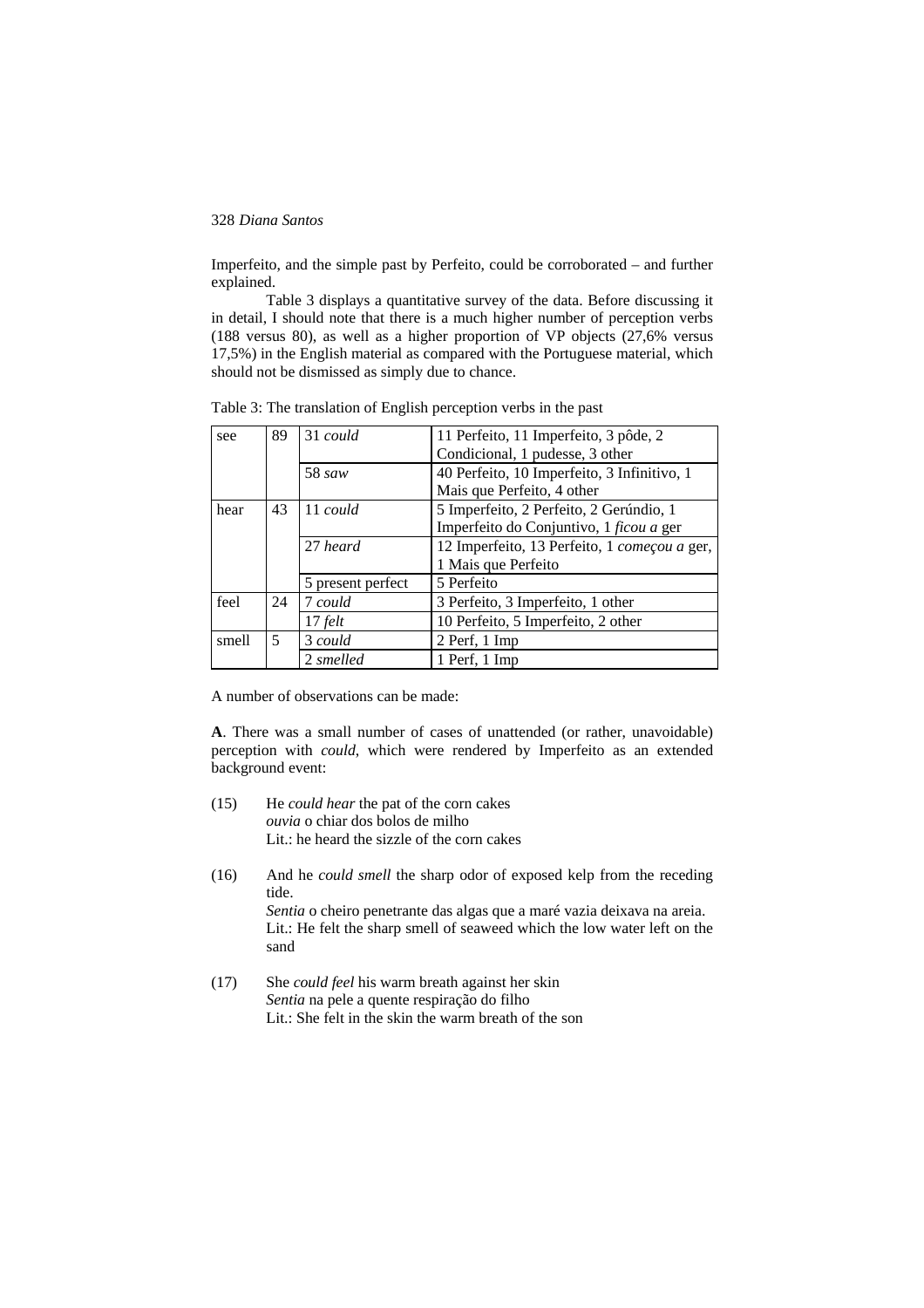It seems that in these cases *could* indicates that the subject referent might have realized / attended to the perception, but that there was at least a possibility that he/she did not realize this, and thus did not fully perceive. The Portuguese translation is based on the plausible inference that the perception occurred.

**B**. Physical ability seems, however, to be the most important concern in English when *could* is included, since the vast majority of the examples explicitly describe non-optimal conditions where perception is difficult in one way or another.<sup>9</sup> (The fact that some examples are rendered in Imperfeito (examples (18)-(21)) and others in Perfeito (examples (22)-(25)) will be discussed under point F below.)

- (18) He *could see* the outline of the watcher, but the sleeping men were below his vision. *Via* o perfil da sentinela, mas não os dois homens adormecidos. Lit.: He saw the sentinel's profile, but not the two men asleep.
- (19) nearly all the brush houses were alike, and all leaked light and air, so that Juana and Kino, sitting in the corner of the brother's house, *could see* the leaping flames through the wall. Quase todas as cabanas eram iguais. Todas deixavam passar a luz e o vento. Por isso Joana e Kino, sentados a um canto da casa do irmão, *viam*, pelas fendas das paredes, as chamas. Lit.: Almost all huts were equal. All let through the light and the wind. Thus Juana and Kino, sitting at a corner at the brother's house, saw, through the cracks of the walls, the flames.
- (20) When the trackers came near, Kino *could see* only their legs and only the legs of the horse from under the fallen branch. Quando os batedores já vinham perto, Kino, debaixo do ramo quebrado, já só lhes *via* as pernas e as pernas do cavalo. Lit.: When the trackers were already near, Kino, under the broken branch, could already only see their legs and the horse legs
- (21) there where he *could see*, even in the distance, a hint of foliage Mesmo àquela distância, *via* qualquer coisa de parecido com folhagem. Lit.: Even at that distance, he saw something similar to foliage
- (22) In a few moments Kino *could see* them clustered in the haze Dentro de momentos, Kino *distinguiu*-os imersos no nevoeiro Lit.: In a few moments, Kinos distinguished them immersed in the haze

 $\overline{a}$ 

<sup>9</sup> A rule of thumb to identify ability is to paraphrase *could* by *was able to*.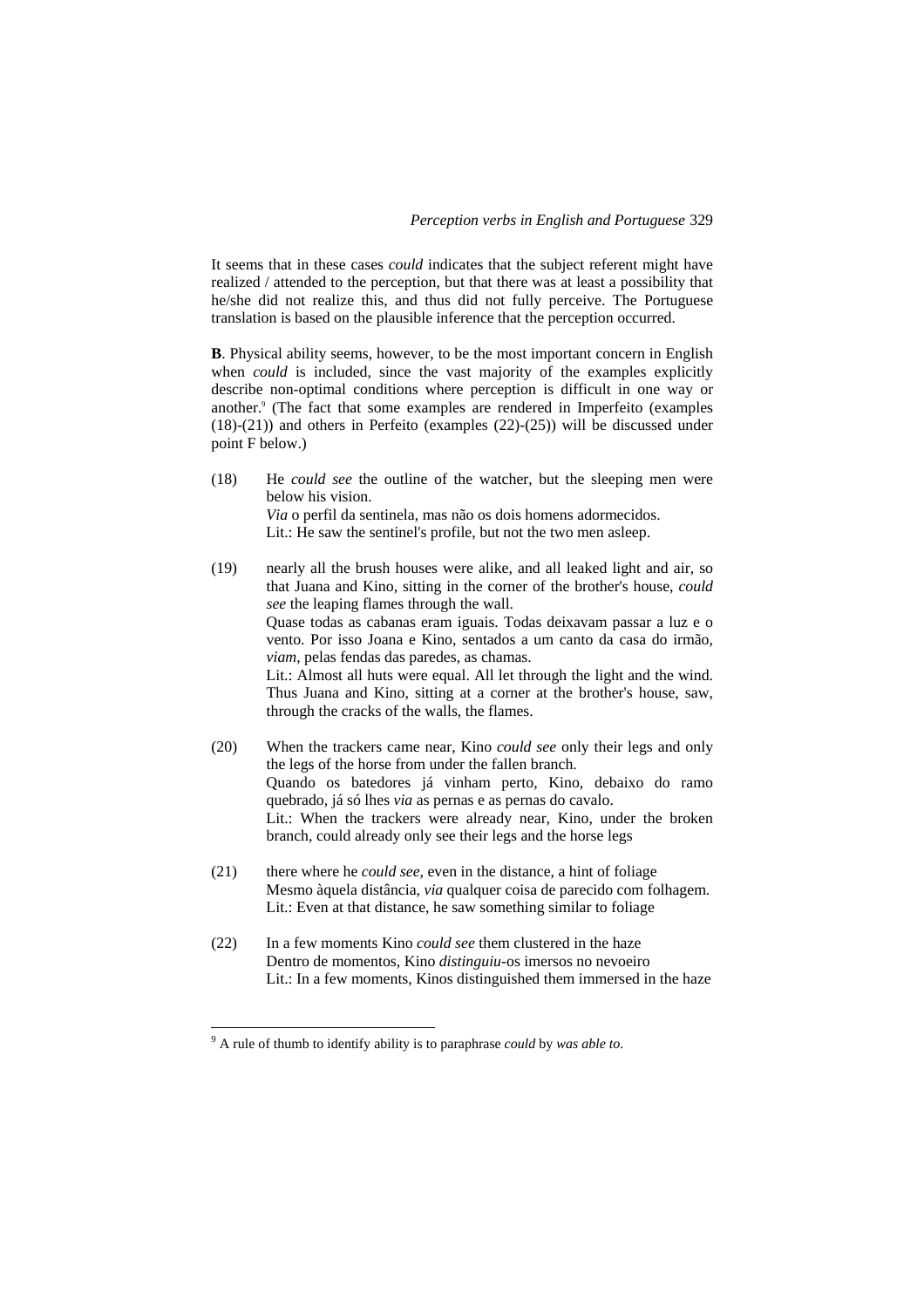- (23) In the moonlight he *could see* the frantic frightened eyes Ao luar, *viu* ainda uns olhos inquietos e assustados. Lit.: In the moonlight, he saw still some anxious, frightened eyes
- (24) Against the sky in the cave entrance Juana *could see* that Kino was taking off his white clothes Joana *viu* Kino, à entrada da gruta, esbatido no céu, a tirar o fato branco Lit.: Juana saw Kino, at the entrance of the cave, in relief against the sky, taking off the white clothes
- (25) He peered closely at her and he *could see* her large eyes. Ele olhou-a muito de perto e *contemplou*-lhe os grandes olhos. Lit.: He looked at her from very near and contemplated her large eyes

**C**. The same concern with physical ability is present when perception becomes possible after some physical changes. In English, there is no difference between 'perception in spite of' and 'perception at last'. In this latter case, however, translation by the Portuguese modal *poder* in Perfeito is possible, which thus becomes an actual translation choice, alternating with simple Perfeito; cf. examples (26)-(29):

- (26) until the water cleared and he *could see* por fim, a água tornou-se clara e *pôde ver* Lit.: finally, the water became clear and he was able to see
- (27) After a moment the big gate opened a few inches. Kino *could see* the green coolness of the garden Pouco depois abriu-se uma greta do portão. Kino *viu* a verde frescura do jardim. Lit.: Some time after a chink of the gate opened. Kino saw the green coolness of the garden.

(28-29) [The scurrying procession came at last to the big gate in the wall of the doctor's house.] They *could hear* the splashing water [...] And they *could smell* the frying of good bacon Também ali todos *ouviram* [...] o cair da água [...] E, além disso, as narinas *encheram*-se-lhes do cheiro bom a presunto frito Lit.: Also there everyone heard [...] water falling [...] And, furthermore, their nostrils filled with the good smell of fried bacon

In any case, what is at stake is the inception of perception – or the inception of the ability to perceive –, which, as an event, must be rendered in Perfeito in Portuguese. It should be noted, however, that *could* in English is such that it conveys (or can convey) both the state of ability and the inception of such state,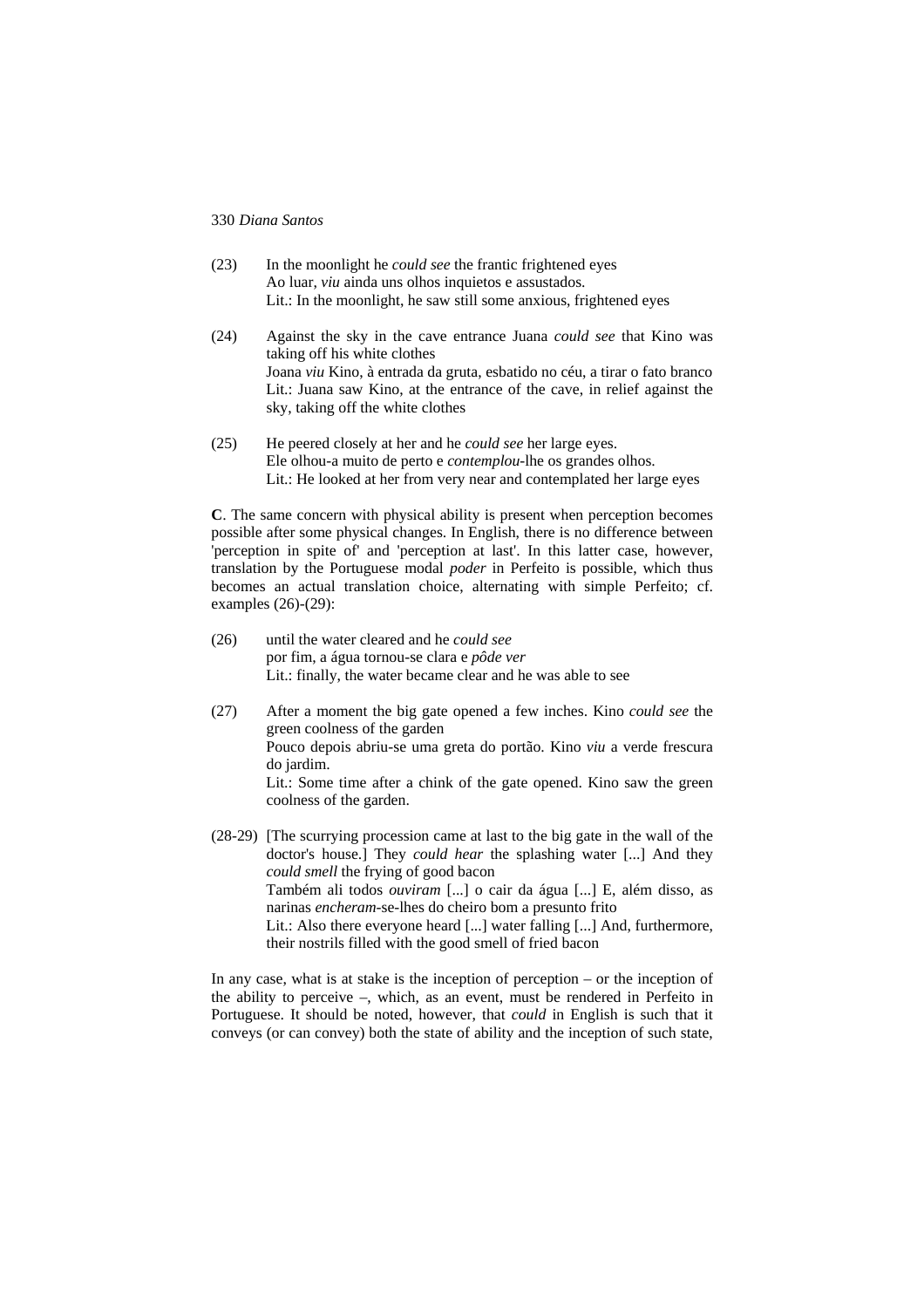a behaviour it shares with a lot of other expressions in English and which I analysed as membership of the aspectual class of 'acquisitions'; see Santos (1996, 1997) for further details. In other words, *could* is vague between the two 'meanings', which explains why the translator has free choice – but also indicates that, most probably, whatever the choice the translation will be poor.

Further examples that confirm this last observation are the less than optimal translations in pairs (30)-(31):

- (30) And then Kino *could see* that they were eating E então Kino *percebeu* que eles estavam a comer Lit.: And then Kino realized that they were eating
- (31) Even in the distance he *could see* the two on foot moving slowly along Mesmo àquela distância, *pôde ver* que os que vinham a pé andavam lentamente Lit.: Even at such a distance he was able to see that those on foot were

walking slowly

**D**. It is relevant to note, in view of the previous examples, that all cases involving *ver que* ('see that') in the corpus were expressed in Perfeito, irrespective of whether the original text had *could* or just the simple past, that is, irrespective of the difficulty in perception expressed in the original text, because to understand or realize something is conceived as punctual (a change of state) in Portuguese, and thus the option of turning it into a backgrounded event simply did not exist.<sup>10</sup>

**E**. Another translation strategy observed in Portuguese was the rendering of the English habitual sentences in Imperfeito, again irrespective of whether they were expressed with or without *could*:

(32) so that everything they *saw* or thought or did or *heard* became a song que tudo o que *viam*, pensavam, faziam ou *ouviam* se transformava num canto

Lit.: that everything they saw, thought, did or heard transformed into a song

 $\overline{a}$ 

<sup>10</sup> In fact, the felicitous use of *via que* ('saw that' in Imperfeito) involves either the realization of a habitual state of affairs or a diffuse perception like *Via que alguma coisa estava mal* ('He realized that something was wrong'). One cannot use it for the perception of a semelfactive event, which is the case for all English source sentences in the material.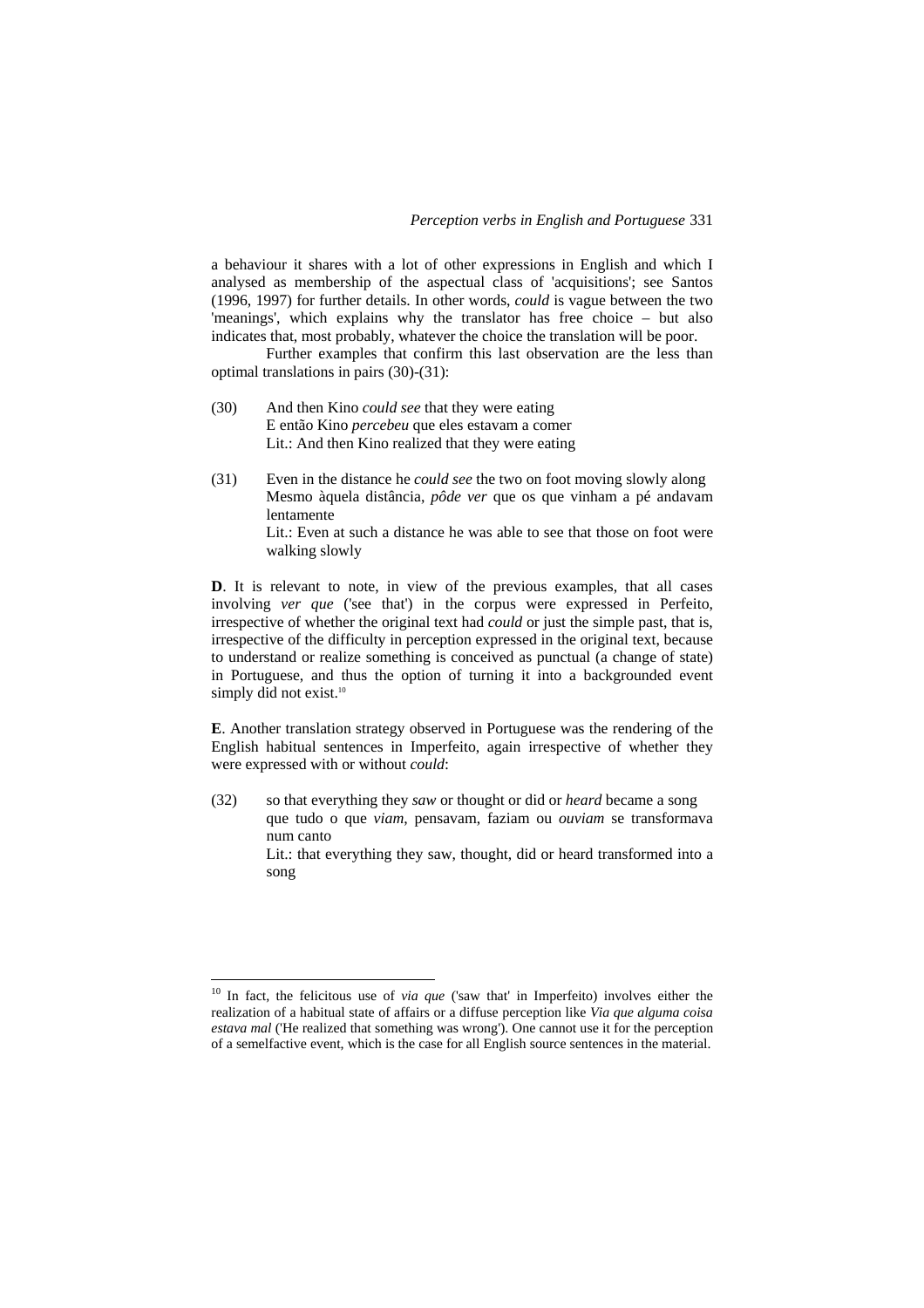| (33) | He <i>heard</i> every little sound of the gathering night<br>Distinguia o mínimo som da noite envolvente:<br>Lit.: He distinguished the least sound of the enveloping night                                                                                                                                                                                |
|------|------------------------------------------------------------------------------------------------------------------------------------------------------------------------------------------------------------------------------------------------------------------------------------------------------------------------------------------------------------|
| (34) | He was uneasy and nervous; he glanced over his shoulder; he lifted the<br>big knife and <i>felt</i> its edge.<br>Estava inquieto e nervoso. Olhava para trás por cima do ombro, pegava<br>na faca e <i>experimentava</i> -lhe o fio.<br>Lit.: He was anxious and nervous. He looked back over the shoulder,<br>took the knife and tried its edge           |
| (35) | The animals that used the pool came near and <i>smelled</i> men there and<br>drifted away again into the darkness.<br>Os animais da lagoa iam chegando. Mas mal <i>sentiam</i> cheiro de homem<br>desapareciam outra vez nas trevas.<br>Lit.: The pool animals were arriving. But as soon as they felt man smell<br>they disappeared again in the darkness |

(36) [Kino heard the creak of the rope when Juana took Coyotito out of his hanging box and cleaned him and hammocked him in her shawl in a loop that placed him close to her breast.] Kino *could see* these things without looking at them tudo isto Kino *via* sem olhar Lit.: all this Kino saw without looking

It is true that in many cases it is up to the translator to interpret a specific English utterance as habitual or semelfactive – the English sentences are vague with respect to this distinction. It is a matter of debate whether habituality is a grammatical category in English – it is, however, indisputable that habitual sentences are much rarer in English than in Portuguese. One could, in fact, question the adequacy of the last three translations: as for (34), did Kino glance over his shoulder and feel the knife's edge more than once? Or, in (35), was it a sequence of comings and goings which kept occurring, or did the animals come once and give up? And, finally, in (36), was the author describing a property which was true of Kino in general, or was he talking about the particular occasion in the narrative? *Could* in English marks the difficulty of seeing from auditory clues only, but in Portuguese there is no linguistic mark of difficulty left – as usual.

**F**. As far as perception sentences in the simple past are concerned, when they were neither construed as habitual nor translated by a perception verb with a *that*-clause as object, it still remains to be explained why there is an almost even distribution between Imperfeito or Perfeito translations, though one would expect Perfeito to be the only plausible rendering.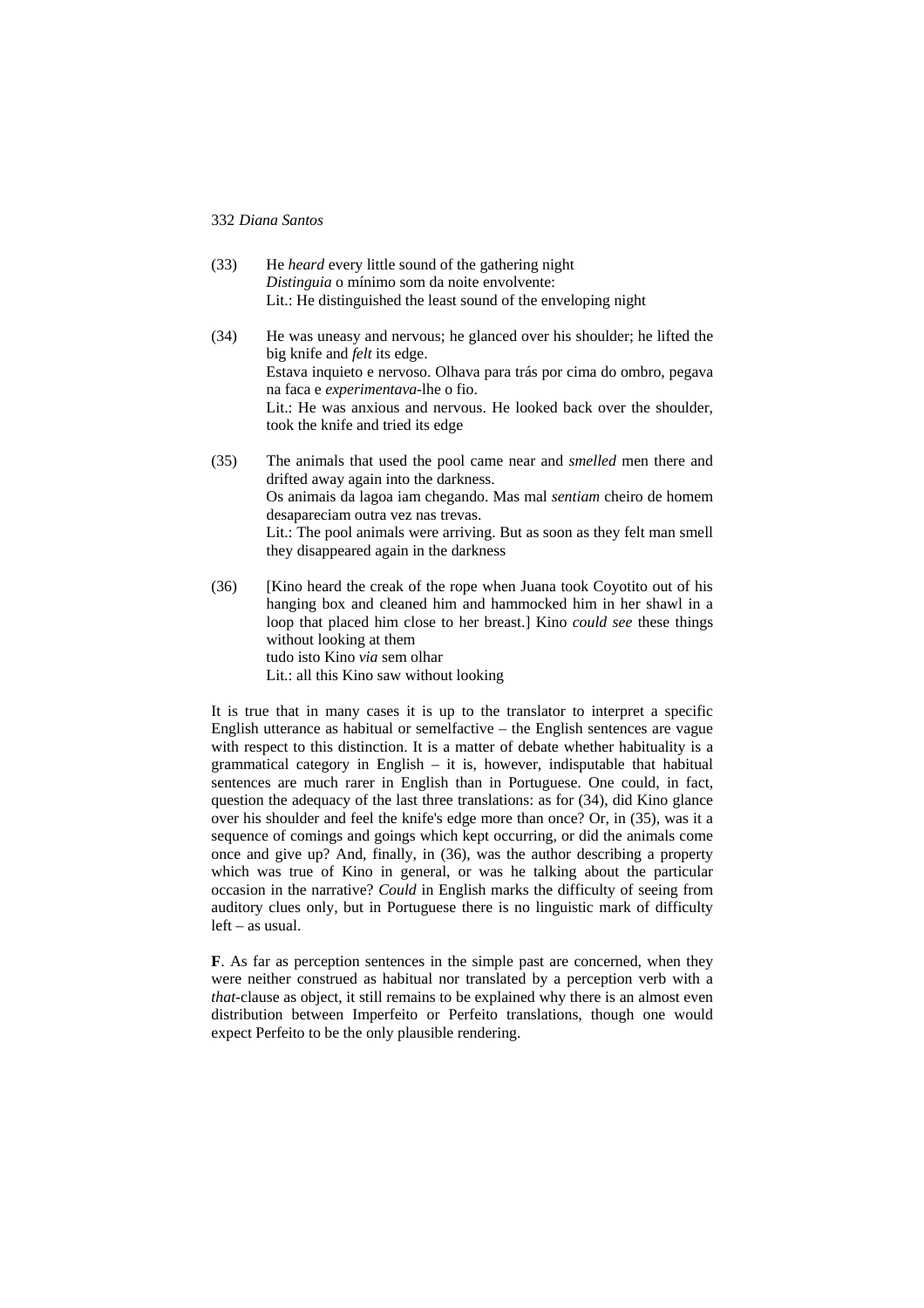On the one hand, even before looking at the data, we can explain this if we grant that perception verbs themselves have aquisitional behaviour, i.e. if we agree that words like *saw* or *heard* in English are vague between inception of seeing, hearing, and the state itself of seeing, hearing, etc. This is something which is actually recognized since Vendler's (1967) historical discussion of verbs and times; cf. Vendler's observation quoted in Section 2 above. If we accept their fundamental vagueness, we are led to conclude that it is the narrative context, as well as the particulars of what is said, that makes the translator choose between rendering either possibility, given the contrastive fact that this vagueness cannot be maintained in the Portuguese past.

- (37) and he raised the blade and looked at it and *saw* a little line of blood on the steel. Levantou a lâmina e *viu* no aço um delgado fio de sangue. Lit.: He raised the blade and saw a thin line of blood
- (38) But Kino had grown tight and hard. He *felt* the creeping of fate Mas Kino estava inflexível e duro. *Sentia* o peso do destino Lit.: But Kino was inflexible and hard. He could feel the weight of destiny

In cases like examples (37)-(38), it is fair to say that there was no other sensible choice of Portuguese tense: the first part of (37) must be interpreted as a sequence of events, and thus Perfeito is obligatory; in contrast, in (38), the sequence pluperfect and simple past forces a stative meaning of the second sentence,<sup>11</sup> which must thus be translated by Imperfeito.

On the other hand, there were many cases where alternative choices could be considered and even preferred:

- (39) He *smelled* the breeze and he listened for any foreign sound of secrecy *Sorveu* a brisa e escutou, à espera de qualquer som estranho Lit.: He sipped the breeze and listened, waiting for any strange sign
- (40) And Kino *heard* the music of the pearl, distorted and insane. E Kino *ouvia* a música da pérola, falseada e louca. Lit.: And Kino could hear the music of the pearl, distorted and mad.

In (39), the Portuguese sentence talks about a first event of consciously attending to smell, followed by the conscious attending of the hearing faculty, while one might argue that in the English original the two senses are being attended to simultaneously. Likewise, the Portuguese rendering of (40)

 $\overline{a}$ 

 $11$  Basically, because there is no time point mentioned in the first sentence which could be advanced by the second sentence read inceptively.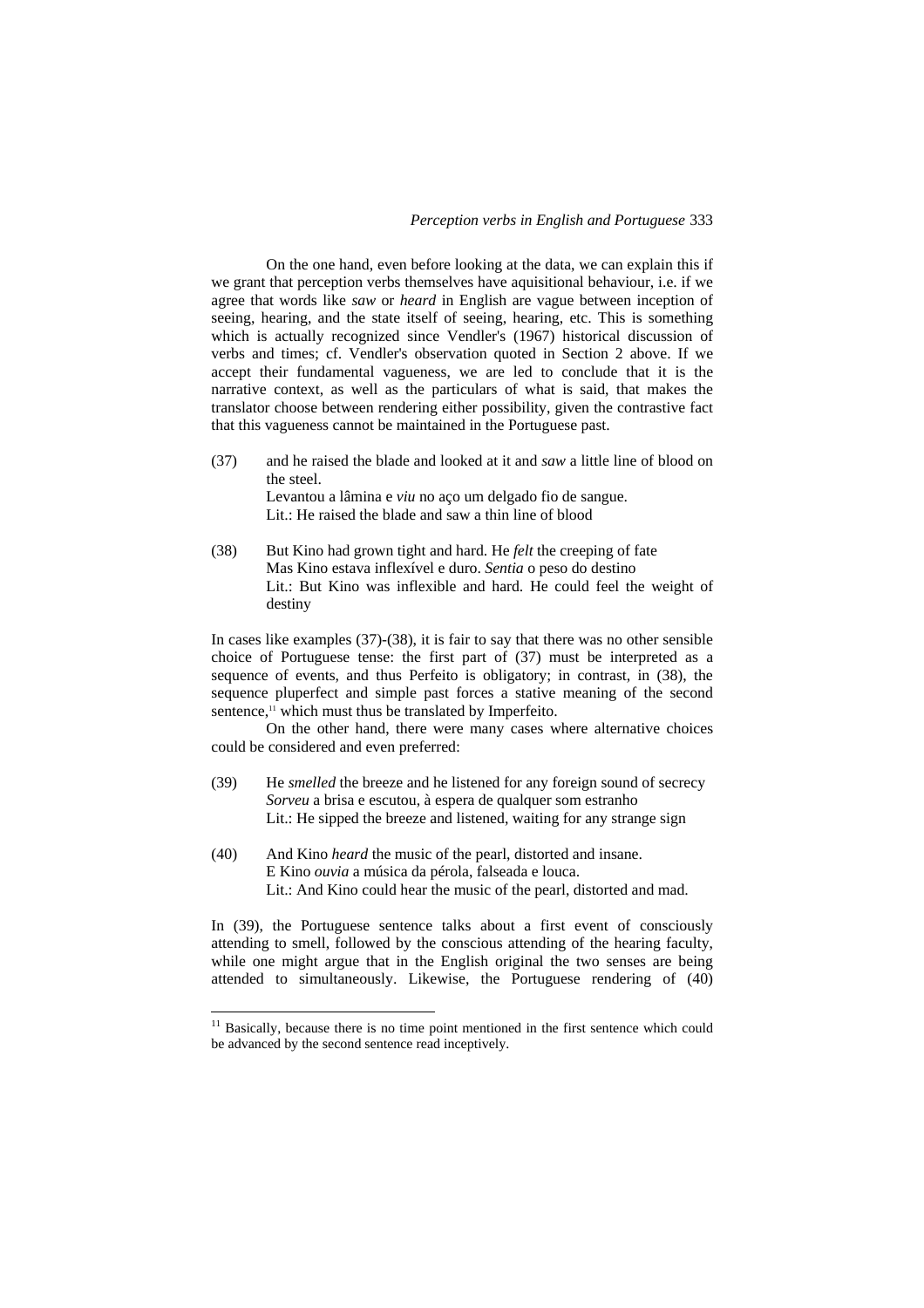$\overline{a}$ 

describes a state of affairs as holding, while one might claim the English original tells us simply that it begins. And finally, in example (41) the translator adds differentiation where the English author used similar devices.

(41) Juana and Kino, sitting in the corner of the brother's house, could see the leaping flames through the wall. They *saw* the flames tall and furious, they *saw* the roof fall Joana e Kino, sentados a um canto da casa do irmão, viam, pelas fendas das paredes, as chamas. *Viam* as chamas altas e enfurecidas, *viram* o tecto cair Lit.: Juana and Kino, sitting at a corner at the brother's house, saw, through the cracks of the walls, the flames. They could see the high infuriated flames, they saw the roof fall

One might say that the translator chose to express the seeing of the flames tall and furious as durative, and simultaneous to seeing the leaping flames mentioned in the previous sentence; but he had to render the event of the roof falling in Perfeito. Without questioning the translation, this is obviously undeniable evidence that more specific choices than those required to understand the text in English must be taken by the translator when translating an acquisition.

**G**. In contrast, the opposition between *could* and the simple past could be disregarded in example (42) below, which shows that there is no need to mention physical conditions when talking about perception in Portuguese:

(42) He *could see* the little image of the consecrated candle reflected in the soft surface of the pearl, and he *heard* again in his ears the lovely music of the undersea *Via* a imagem da vela benta reflectida na superfície lisa da pérola e de novo os ouvidos se lhe *enchiam* da maravilhosa música submarina Lit.: He saw the image of the consecrated candle reflected on the smooth surface of the pearl and again his ears filled with the wonderful submarine music

The translator chose consistently to use Imperfeito whenever Kino saw in the pearl, in accordance with Sten's (1973) contention that Imperfeito is appropriate to describe the content of a vision or dream, and this accounts for a fair number of occurrences. This example, however, gives me the opportunity to draw a parallel with example (29) above, and claim that there is nothing in form or content in the English text that distinguishes  $(42)$  from  $(29)$ .<sup>12</sup> In addition, the

 $12$  To support this assertion, note the naturalness of the alternative translations, namely *Viu a imagem da vela benta refectida na superfície lisa da pérola e de novo os ouvidos*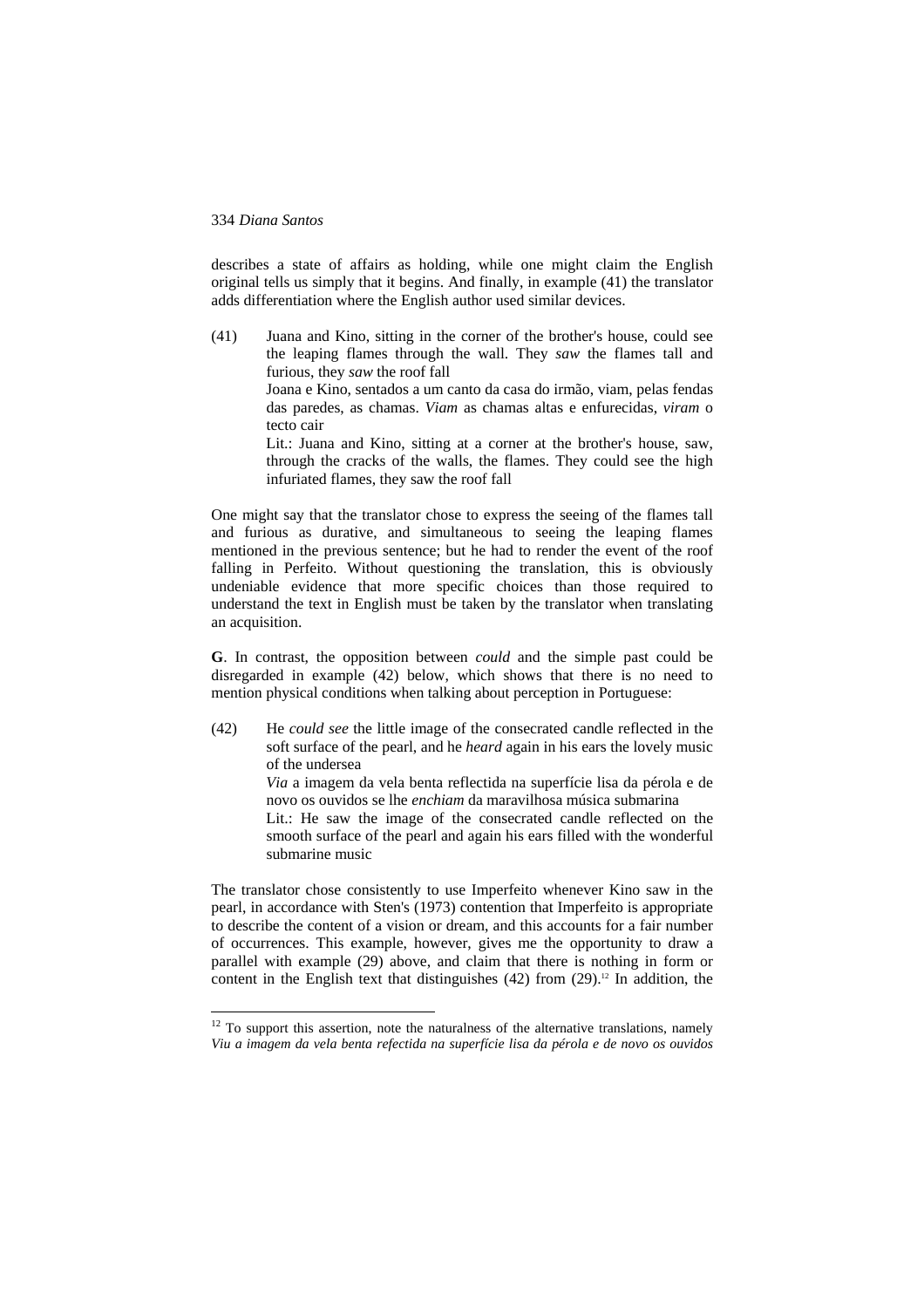lexical choice made by the translator was the same (and quite appropriate, in my view); however, he made different choices of tense. One may suspect that in this case tense choice is actually close to random (or a choice conditioned by other properties of the target – translated – text): it is definitely not something that is controlled or even influenced by the English source.

**H**. Before attempting to draw some general conclusions, I want to make it clear that the classifications I am suggesting here are not meant to be mutually exclusive. For example, in the case of *could*, the most natural reason why so many senses are attributed to the same form is that the choice between them is often irrelevant, and/or that it is convenient to express them all in one fell swoop. This I have termed grammatical vagueness in Santos (1997) and I consider it to be of extreme importance for translation. For example, in (43), does *could* express possibility, ability, ability after some changes, or difficult perception? One of these, some of these, all of these?

(43) And, looking down, she *could see* the cigarette of the man on watch. Por baixo da gruta, Joana *viu* o cigarro da sentinela. Lit.: Below the cave, Juana saw the cigarette of the sentinel

The following paraphrases (with possible translation choices in square brackets) may help an English speaker understand why one might want to decide on a particular interpretation:

- Perception at last: Juana looked down and could see the cigarette... [*viu* or *pôde ver*]
- Simple possibility, or background conditions: If she looked down, she would see the cigarette. [*via* or *podia ver*]
- Difficult perception: Looking down, she was able to see the cigarette [*via* or *viu*]

The simplification made by the translator in this case was remarkable, to say the least. It remains to be seen whether these 'translation shortcuts' occur consistently whenever the source text has very many possibilities of interpretation.

To sum up, my conclusion after having analysed in detail every translation pair involving perception verbs in the English material is that there is no correlation between the choices made by the English writer in order to produce a coherent and natural text and the choices taken by the Portuguese translator in order to convey the 'same' text into a hopefully equally natural text. If my analysis is

*se lhe encheram da maravilhosa música submarina* with Perfeito, and *E as narinas enchiam-se-lhes com o cheiro bom de presunto frito* with Imperfeito.

1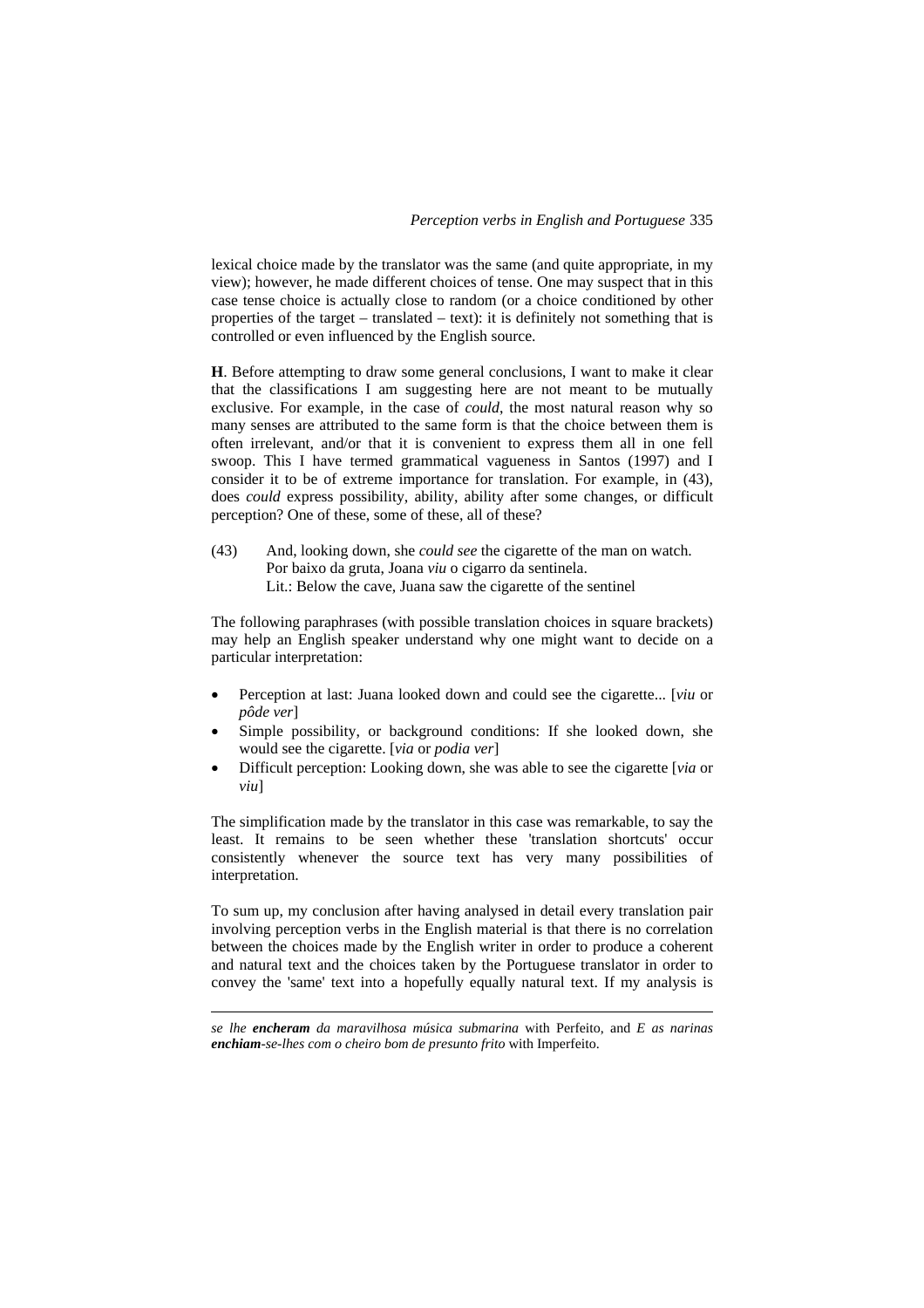$\overline{a}$ 

right, the first paid attention to conditions of perception and results of perception, whereas the second was preoccupied with distinguishing between habituality and semelfactivity, inception and state of affairs, and with identifying at least some special kinds of events, such as mental realization, or description of a vision.

This leads us to the following conclusion: some of the dynamics of the source text is irrelevant for translation into a language which does not make the particular distinctions which such dynamics is based on; and some of the dynamics of the target text is due to the target language structure and the necessary additional interpretation that is required from the translator.

### **3.3 The translation of the English perception of events**

Since there are quite a few cases of VP objects in the English original, it is possible to examine this group by itself, although the results discussed in the previous section fully apply here as well. There are, however, more degrees of freedom in this case which also deserve to be looked into.

One such case is the opposition between gerund and bare infinitive in the VP object, traditionally explained by invoking the notions imperfective and perfective (of the event mentioned in the VP clause); others invoke progressiveness: cf. Palmer (1965: 170), 'the distinction is between an incomplete (progressive) and a complete (non-progressive) action'.

Given that there is quite a close parallel in Portuguese, namely infinitive and  $a$ +infinitive, which have roughly the same role and distribution.<sup>13</sup> one would expect that, at the level of VP objects at least, quite a good correlation could be established between these forms. Table 4 gives an overview of the correspondences in terms of tenses and the form of VP object.

In view of the parallel between the two languages, it is surprising that both infinitive and gerund VPs suffer a drastic reduction in the Portuguese translation, which uses complex noun phrases in many cases, as the following examples show:

(44) through the knife he *could feel* the muscle tighten hard *sentiu* na faca a resistência do manto. Lit.: he felt in the knife the resistance of the muscle

<sup>&</sup>lt;sup>13</sup> In fact, one could say that Portuguese has the ability of making yet finer distinctions: in parallel to *a*+infinitive, one could use gerund (it is unclear to what extent this is just a stylistic/regional variety or is distinctive in the present context – in most of the cases this choice does not carry a semantic load in European Portuguese, but a deeper analysis should be carried out for this particular context); and one can have impersonal or personal infinitive in both infinitive or *a*+infinitive contexts. Some of the criteria for this last choice are syntactic or discoursal, but, again, I lack a good basis for discarding it as not bringing about any meaning changes.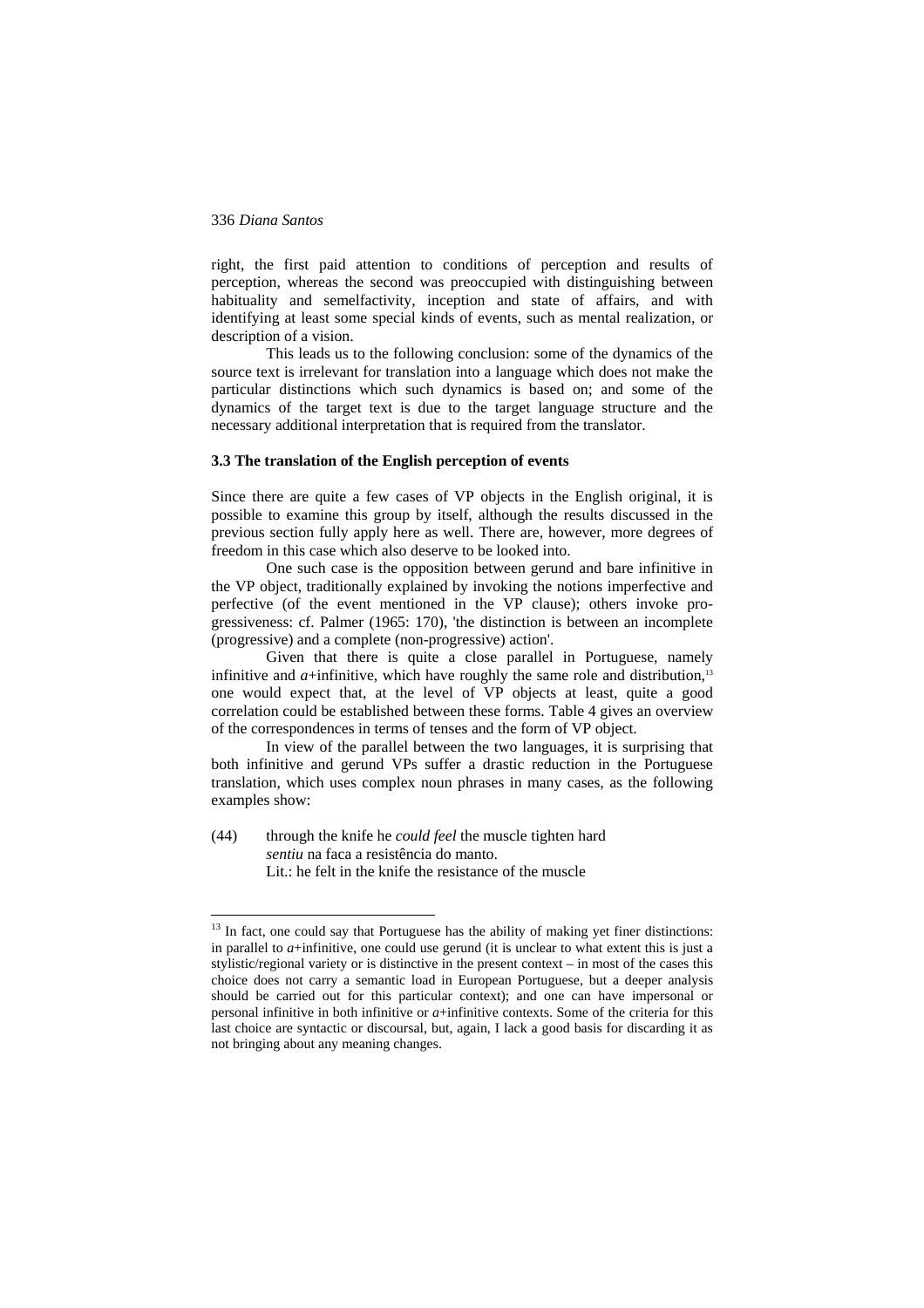- (45) Kino left his foot there and *watched* them move over it. Kino não se mexeu mais e *ficou a observar* o movimento das formigas. Lit.: Kino did not move further and remained watching the movement of the ants.
- (46) She looked up at Kino when he came back; she *saw* him examine her ankles, cut and scratched from the stones and brush, e olhou para Kino, que voltava e lhe *via* os tornozelos esfolados e feridos das pedras e das urzes. Lit.: and she looked at Kino, who was coming back and could see her ankles, scratched and sore from the stones and the heather.

Table 4: The translation of English VP objects in the past

| could       | Vpinf 2  | 1 Perfeito Vpinf, 1 gerúndio VPainf                    |  |  |
|-------------|----------|--------------------------------------------------------|--|--|
|             | VPger 10 | 3 Imperfeito, 1 Imperfeito VPger, 1 Imperfeito         |  |  |
|             |          | VPainf, 1 Imperfeito VPpastpart, 1 Perfeito VPainf,    |  |  |
|             |          | 1 Perfeito VPinf, 1 gerúndio, 1 pôde ver               |  |  |
| simple past | Vpinf 16 | 7 Perfeito VPinf, 6 Perfeito, 2 Imperfeito, 1          |  |  |
|             |          | Imperfeito Vpinf                                       |  |  |
|             | VPger 12 | 3 Perfeito VPger, 3 Perfeito VPpastpart, 3 Perfeito, 1 |  |  |
|             |          | Perfeito VPainf, 1 Imperfeito VPainf, 1 Mais que       |  |  |
|             |          | Perfeito                                               |  |  |
| pres perf   | Vpinf 3  | 1 Perfeito VPinf, 1 Perfeito VPainf, 1 Perfeito        |  |  |

This seems to indicate that such constructions in Portuguese are not as natural as the ones that were preferred in the translation; in other words, VP objects in English and Portuguese are parallel in grammatical behaviour but not in markedness. I hypothesize that we face just another instance of the English preference for detail as opposed to the Portuguese tendency towards abstraction (analogous to the distinction claimed for the pair English-French in Vinay and Darbelnet's (1977) ground-breaking work).

Another translation regularity which became conspicuous in my material was the one concerning body position verbs in the gerund, which are translated by the past participle, as examples (47)-(48) illustrate (incidentally, these and other examples show that one category relevant for the description of Portuguese – and possibly English as well – is a VP object in the past participle; cf. examples (2), (22), (42), and (46) above):

(47) In the pearl he *saw* Coyotito sitting at a little desk in a school Na pérola, *via* Coyotito na escola, sentado à sua carteira Lit.: In the pearl, he could see Coyotito at school, seated at his desk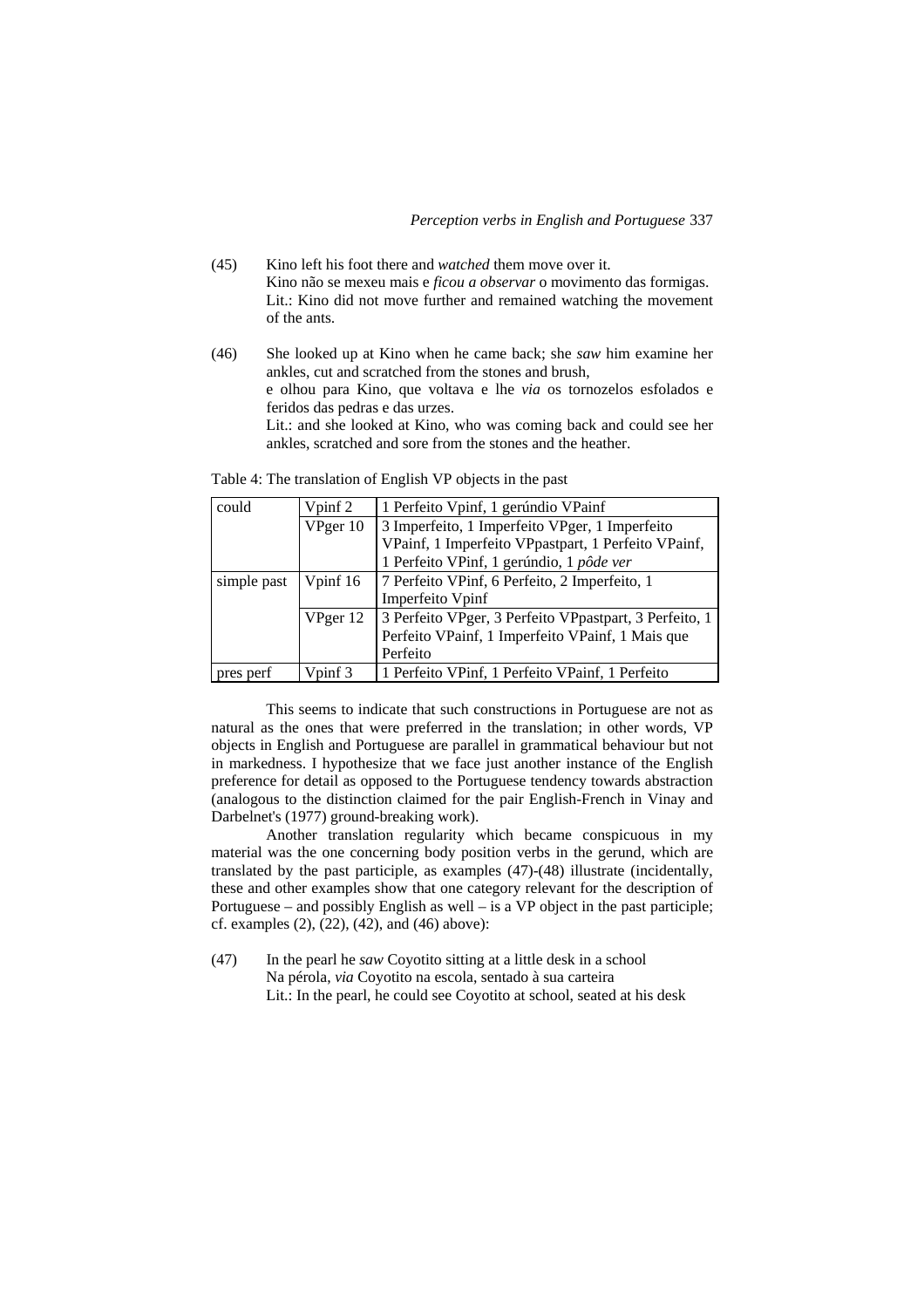$\overline{a}$ 

(48) And in the pearl Kino *saw* himself and Juana squatting by the little fire in the brush hut while Coyotito read from a great book. E, na pérola, Kino *via*-se já agachado na cabana, ao pé do lume, com Joana ao seu lado, enquanto Coyotito lia um livro enorme. Lit.: And, in the pearl, Kino could see himself squatted in the hut, near the fire, with Juana beside him, while Coyotito read a huge book.

This is certainly not a surprise for anyone with just a bare knowledge of the two languages; rather than regarding it uninteresting idiosyncrasy, however, we can view it as an example of the different lexicon organization strategies in the two languages, which Talmy (1985) described in detail. Furthermore, this mode of description extends – in a less predictable way – to other pairs:

(49) he *could see* the bottoms of the canoes sticking through it através do qual Kino *via* o fundo dos barcos imóveis Lit.: through which Kino saw the bottoms of the boats immobile

Example (49) is quite analogous to body position examples in English (describing the boats' position relative to the surface of the water); however, there is no standard Portuguese verb whose past participle could be taken off the shelf.14

Conversely, we find in English translated from Portuguese flagrant cases of disrespect for the inverse rule, resulting in clear cases of translationese, as example (50) shows:

(50) No prédio fronteiro, *viu* o calafate sentado à mesa, que o observava amigavelmente por cima da escudela fumegante.

In the building opposite, he *saw* the caulker seated at the table, observing him amicably above his steaming wooden bowl.

Lit.: In the house in front, he saw the caulker sitting at the table, watching him in a friendly mood over the steaming plate.

Thus, we have here one example of different linguistic categorization of presumably the same domain of experience: human body positions (or the way to get into them). By belonging to a different aspectual class, the verbs in the two languages have grammatical properties, appear in contexts, and form part of expressions which often relate translationally in quite a complex way, despite the apparent simplicity of the lexical correspondence (*sit* – *sentar*, for

<sup>&</sup>lt;sup>14</sup> *Espetados* would be the 'right' term if one followed the corresponding rule. However, this rule may not be part of the translator's knowledge; in any case, it is undeniable that the Portuguese rendering provides more than enough detail for a Portuguese text, so the present translation is in line with Slobin's (1996) findings on the removal of locative detail in translation from English to Spanish.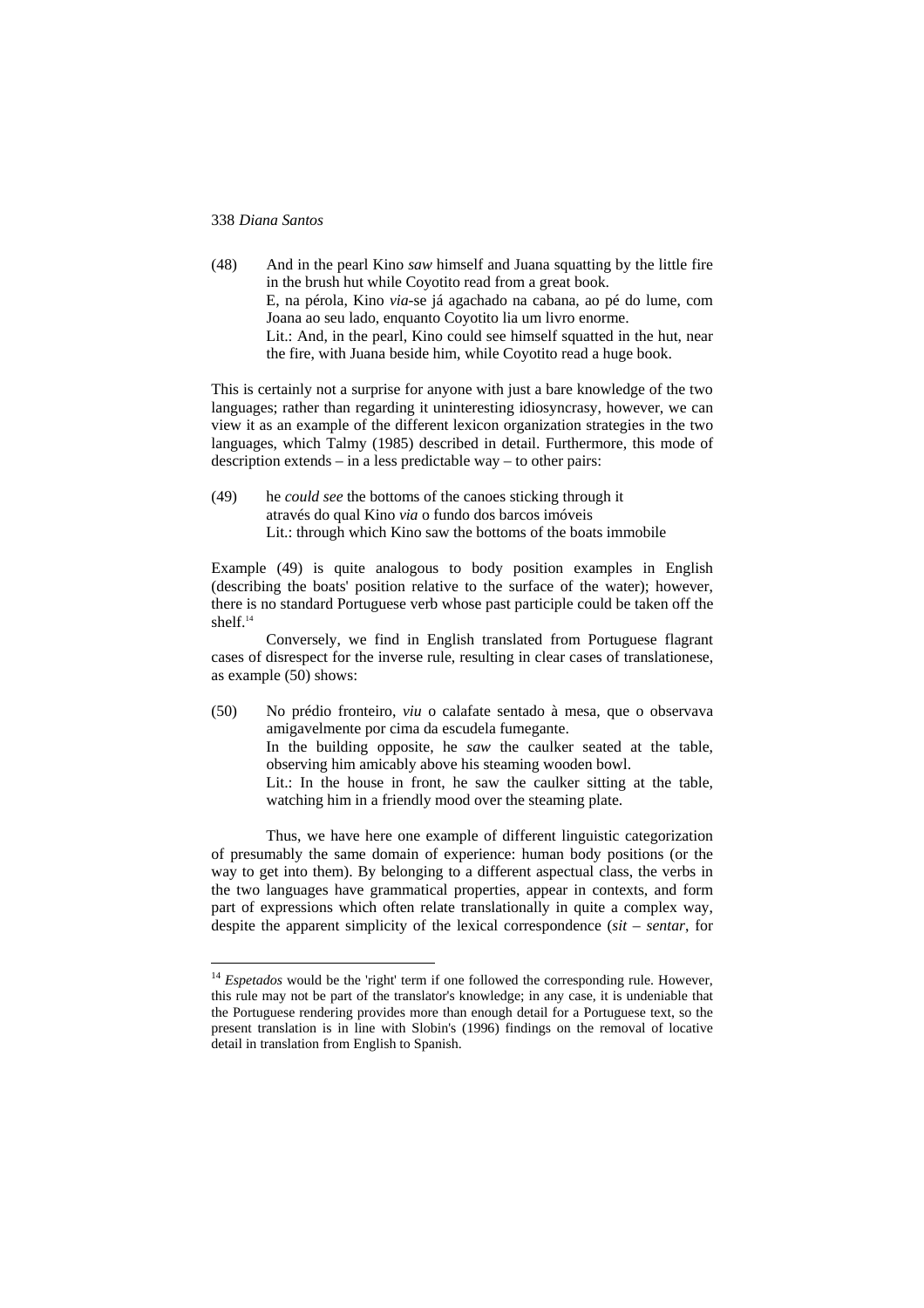example). This might be called **aspectual gaps** instead of lexical gaps, and, in my opinion, it is something whose importance cannot be overemphasized.

In addition, this relatively uninteresting case also shows how dangerous it is to speak loosely about universal categories across languages: events can be – and often are – perceived differently by the speakers of two languages, as the case of body position easily shows. English speakers may well perceive sitting as an activity, which can then be perceived imperfectively (and perfectively: *I saw him sit there all afternoon*). In contrast, *estar sentado* ('sitting') is definitely a state to a Portuguese mind and cannot be perceived imperfectively (\**Vi-o a estar sentado*).

### **3.4 Addition or omission of perception in translation**

Before concluding this review of perception verbs in my material, and because of my first observation, I examined the cases of added or deleted perception more closely, and found out that this was due to several different factors. Still, I noted that it was often the case that translators either added a subject of experience or removed it without further ado. Here, I will only be concerned with one cause of this, which is intimately connected with the problem of translating acquisitions, dicussed above, and actually constituted one of many independent clues to the delimitation of this class.

(51) Kino lifted the flesh, and there it lay, the great pearl, perfect as the moon. Kino levantou a carne e *viu*-a. Lá estava ela, a grande pérola, perfeita

> como a Lua. Lit.: Kino lifted the flesh and saw it. There it was, the big pearl, perfect as the moon.

(52) Kino held the great pearl in his hand, and it was warm and alive in his hand. Kino apertou a pérola na mão e *sentiu*-a quente e viva.

Lit.: Kino clasped the pearl in the hand and felt it warm and alive

In these examples, the English stative (acquisition) is to be read as inceptive. Given that this is impossible in Portuguese, the translator chose the perception verb to express an event in (51), or to make clear that the next stative sentence is to be interpreted as a thought or sensation corresponding to an event of perception (52).

My material shows that these strategies are fairly systematic, although competing with other means of translating acquisitions.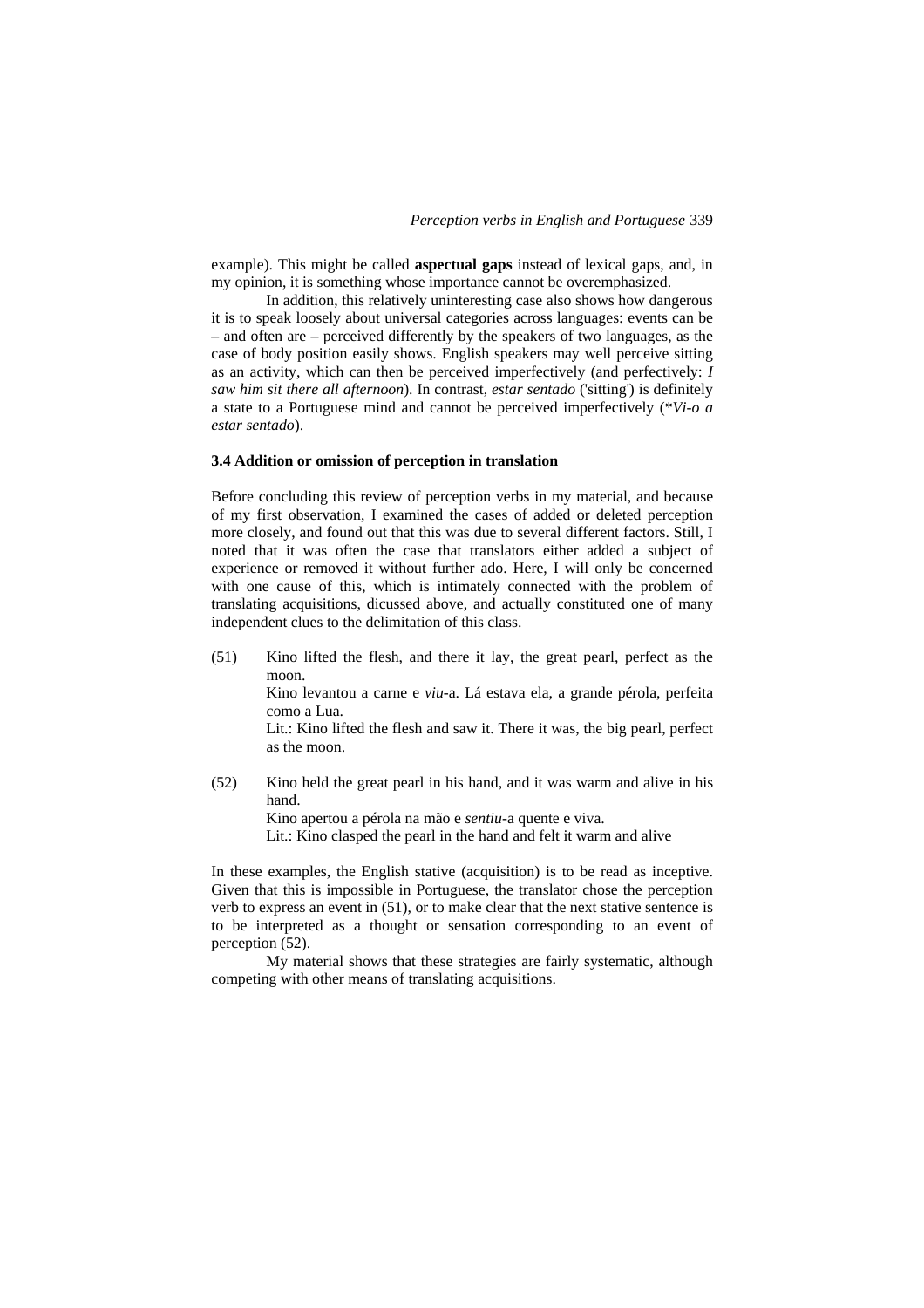# **4 Perception verbs in the systems of the two languages**

Tobin may be right in claiming that 'even the most cursory examination of spoken and written discourse reveals that "sensory verbs", or "verbs of perception" in general, and "verbs of visual perception" in particular, are among the most frequently used in human language' (1993: 53). Languages, however, differ quite drastically.

While I take it that no one would claim that visual or auditory perception, represented by *see* and *ver*, and *hear* and *ouvir*, etc., is different according to the language one speaks, this study shows that the frequency of these verbs, the kind of objects they co-occur with, the kind of information that is co-specified with them, etc. may be quite different, as Tables 5 and 6 show in a condensed way.

|                  | Portuguese original text           |  |            | Portuguese translated from English |                           |                  |
|------------------|------------------------------------|--|------------|------------------------------------|---------------------------|------------------|
|                  | Imperfeito pôde<br>$\overline{VP}$ |  | Imperfeito |                                    | $p\hat{o}de$   VP objects |                  |
|                  | Perfeito                           |  |            | objects Perfeito                   |                           |                  |
| $ver + observer$ | $37 + 2$                           |  | $+0$       | $93 + 7$                           |                           | $3 + 0$   22 + 0 |
| ouvir + escutar  | $19 + 2$                           |  | $5 + 0$    | $35 + 1$                           |                           | $9 + 0$          |
| sentir           | 20                                 |  |            | 34                                 |                           |                  |

Table 5: Past perception verbs in Portuguese original and translated text

|             | English original text |        |          | English translated from Portuguese |         |           |
|-------------|-----------------------|--------|----------|------------------------------------|---------|-----------|
|             | past                  | could  | VP       | past                               | could   | <b>VP</b> |
|             | instances             |        | objects  | instances                          |         | objects   |
| see+watch   | $89 + 23$             | $31+1$ | $24 + 9$ | $27 + 2$                           | $6 + 0$ | $4 + 0$   |
| hear+listen | $43 + 4$              | $11+0$ | $12 + 0$ | $24 + 3$                           | $+0$    | $7 + 0$   |
| feel        | 24                    |        |          | 24                                 |         |           |
| smell       |                       |        |          |                                    |         |           |

Table 6: Past perception verbs in English original and translated text

In order to partially explain the translation of verbs of perception, I made use of an array of other pieces of evidence amassed during my attempt to describe – albeit imperfectly – the whole system. I believe that this refining of the analysis is at the core of informed corpus studies – that one should reanalyse the data with the help of the insights gained by analysing the same and other data once again (if not many times). That progress can be made can be verified by comparing the present text with Chapter 11 of Santos (1996), which describes the first stage of analysis.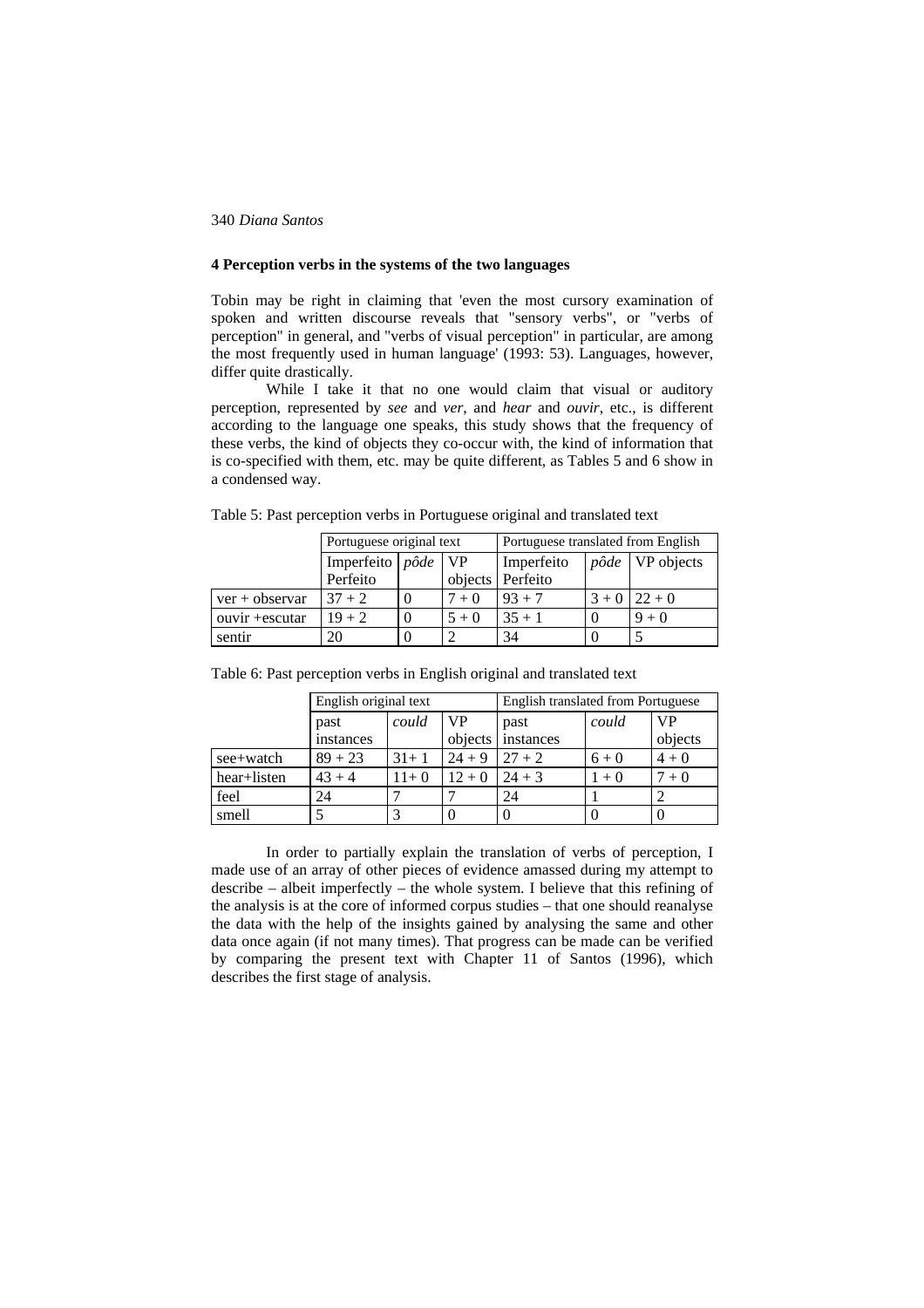#### **References**

- Caenepeel, Mimo. 1989. Aspect, temporal ordering and perspective in narrative fiction. PhD dissertation, University of Edinburgh.
- Fellbaum, Christiane. 1993. English verbs as a semantic net. In *Five papers on WordNet*, available from http://www.cogsci.princeton.edu/~wn.
- Hofland, Knut and Stig Johansson. 1982. *Word frequencies in British and American English*. Bergen: The Norwegian Computing Center for the Humanities/London: Longman.
- Leech, Geoffrey N. 1971. *Meaning and the English verb*. London: Longman.
- Levin, Beth. 1993. *English verb classes and alternations: A preliminary investigation*. Chicago and London: The University of Chicago Press.
- Lipinska-Grzegorek, Maria. 1977. *Some problems of contrastive analysis: Sentences with nouns and verbs of sensual perception in English and Polish*. Edmonton: Linguistic Research Inc.
- Miller, George A. and Philip N. Johnson-Laird. 1976. *Language and perception*. Cambridge: The Belknap Press of Harvard University Press.
- Palmer, F.R. 1965. *A linguistic study of the English verb*. London and New York: Longman.
- Palmer, F.R. 1979. *Modality and the English modals*. London and New York: Longman.
- PF 1984. *Português Fundamental*, Volume I, *Vocabulário e gramática*, tomo 1, *Vocabulário*. Lisboa: Centro de Linguística da Universidade de Lisboa.
- PF 1987. *Português Fundamental*, Volume II, *Métodos e Documentos*, tomo 1, *Inquérito de Frequência*, tomo 2, *Inquérito de Disponibilidade*. Lisboa: Centro de Linguística da Universidade de Lisboa.
- Quirk, Randolph, Sidney Greenbaum, Geoffrey Leech, and Jan Svartvik. 1972*. A grammar of contemporary English*. London and New York: Longman.
- Rogers, Andy. 1971. Three kinds of physical perception verbs*, Papers from the Seventh Regional Meeting*, Chicago Linguistic Society (April 16-18, 1971), 206-222. Chicago, Illinois: CLS.
- Schank, R. and C. Rieger. 1974. Inference and the computer understanding of natural language, *Artificial Intelligence*, 5: 373-412.
- Santos, Diana M.S.M.P. 1996. Tense and aspect in English and Portuguese: A contrastive semantical study. PhD dissertation, Instituto Superior Técnico, Universidade Técnica de Lisboa, June 1996.
- Santos, Diana. 1997. The importance of vagueness in translation: Examples from English to Portuguese, *Romansk Forum* 5: 43-69.
- Slobin, Dan I. 1996. Two ways to travel: Verbs of motion in English and Spanish. In M. Shibatani & S. A. Thompson (eds*.), Grammatical constructions: Their form and meaning*, 195-220. Oxford: Oxford University Press.
- Sten, Holger. 1973. *L'emploi des temps en portugais moderne*. Det Kongelige Danske Videnskabernes Selskab, Historisk-filosofiske Meddelelser 46:1. København: Munksgaard.
- Talmy, Leonard. 1985. Lexicalization patterns: Semantic structure in lexical forms. In T. Shopen (ed.), *Language typology and semantic description*, vol. 3*: Grammatical categories and the lexicon*, 57-149. Cambridge: Cambridge University Press.
- Tobin, Yishai. 1993. *Aspect in the English verb: Process and result in language*. London and New York: Longman.
- Vendler, Zeno. 1967. *Linguistics in philosophy*. Ithaca, NY: Cornell University Press.